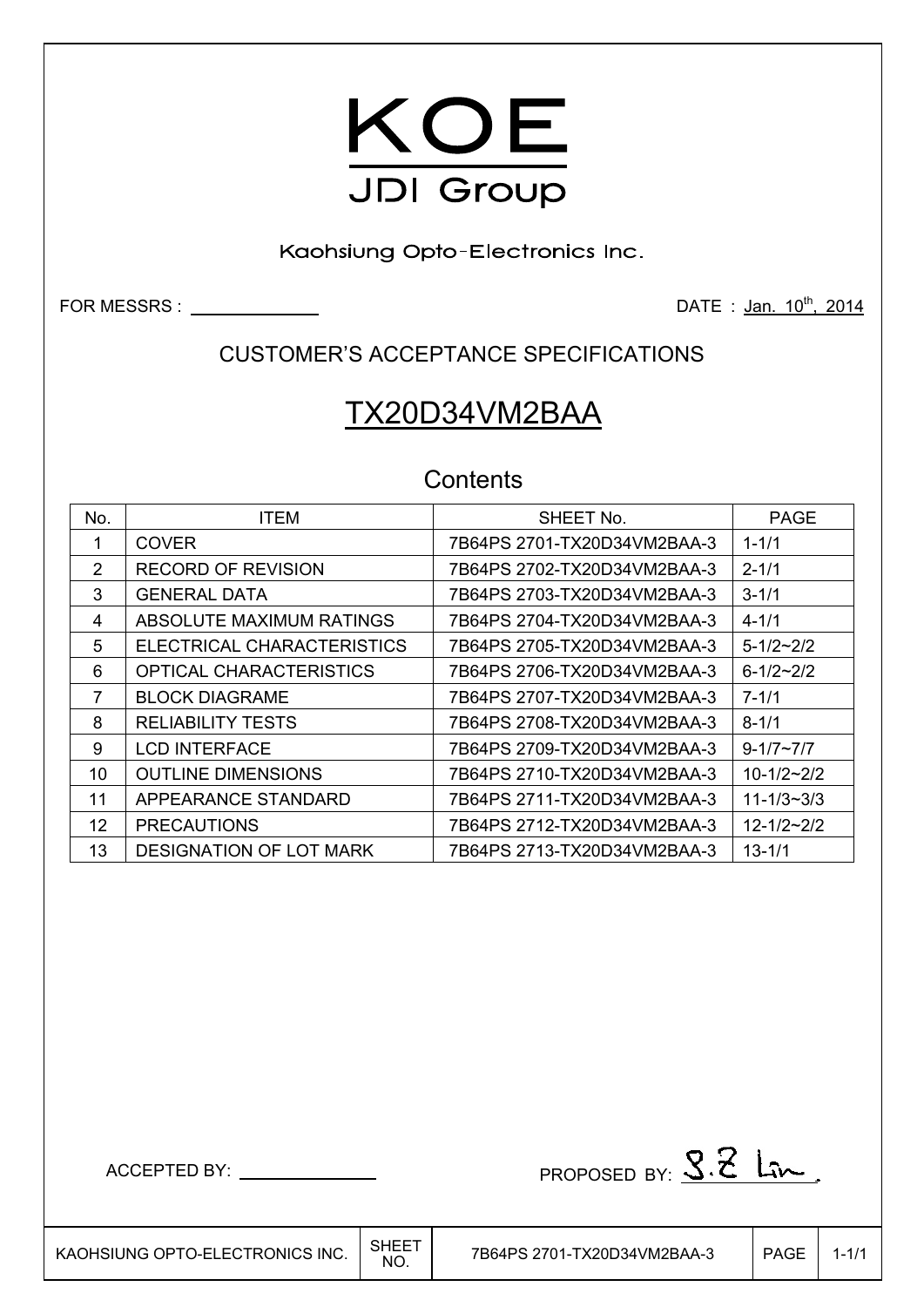| <b>DATE</b> | SHEET No.                       | <b>SUMMARY</b>                                        |                             |                          |            |         |  |  |  |  |  |  |
|-------------|---------------------------------|-------------------------------------------------------|-----------------------------|--------------------------|------------|---------|--|--|--|--|--|--|
| Aug.08,'13  | 7B64PS 2704-<br>TX20D34VM2BAA-2 | 4. ABSOLUTE MAXIMUM RATINGS<br>Changed:               |                             |                          |            |         |  |  |  |  |  |  |
|             | <b>PAGE 4-1/1</b>               | Item                                                  | Symbol                      | Max.                     | Unit       | Remarks |  |  |  |  |  |  |
|             |                                 | <b>Backlight Input Voltage</b>                        | $V_{LED}$                   | 14                       | $\vee$     |         |  |  |  |  |  |  |
|             |                                 |                                                       |                             |                          |            |         |  |  |  |  |  |  |
|             |                                 | Item                                                  | Symbol                      | Max.                     | Unit       | Remarks |  |  |  |  |  |  |
|             |                                 | <b>Backlight Input Voltage</b>                        | $V_{LED}$                   | 15                       | $\vee$     |         |  |  |  |  |  |  |
|             | 7B64PS 2705-<br>TX20D34VM2BAA-2 | 5.1 LCD CHARACTERISTICS<br>Changed:                   |                             |                          |            |         |  |  |  |  |  |  |
|             | PAGE 5-1/2                      | Item                                                  | Symbol                      | Condition                |            | Min.    |  |  |  |  |  |  |
|             |                                 | Power Supply Voltage                                  | $V_{DD}$                    | $\blacksquare$           |            | 2.3     |  |  |  |  |  |  |
|             |                                 |                                                       |                             |                          |            |         |  |  |  |  |  |  |
|             |                                 | Item                                                  | Symbol                      | Condition                |            | Min.    |  |  |  |  |  |  |
|             |                                 | <b>Power Supply Voltage</b>                           | $V_{DD}$                    | $\overline{\phantom{a}}$ |            | 3.0     |  |  |  |  |  |  |
|             | 7B64PS 2710-                    | 10.2 REAR VIEW                                        |                             |                          |            |         |  |  |  |  |  |  |
|             | TX20D34VM2BAA-2                 | The dimension of (A) is changed from 65 to 73 mm.     |                             |                          |            |         |  |  |  |  |  |  |
|             | PAGE 10-2/2                     | The dimension of (B) is changed from 20.6 to 25.6 mm. |                             |                          |            |         |  |  |  |  |  |  |
|             |                                 |                                                       |                             |                          |            |         |  |  |  |  |  |  |
|             |                                 |                                                       |                             |                          |            |         |  |  |  |  |  |  |
|             |                                 |                                                       |                             |                          |            |         |  |  |  |  |  |  |
|             |                                 |                                                       |                             |                          |            |         |  |  |  |  |  |  |
|             |                                 |                                                       | $\widehat{\mathcal{A}}$     |                          |            |         |  |  |  |  |  |  |
|             |                                 |                                                       |                             |                          |            |         |  |  |  |  |  |  |
|             |                                 |                                                       |                             |                          |            |         |  |  |  |  |  |  |
|             |                                 |                                                       | ⊕                           | இ                        |            |         |  |  |  |  |  |  |
|             |                                 |                                                       |                             |                          |            |         |  |  |  |  |  |  |
|             |                                 |                                                       | (87.5)                      |                          |            |         |  |  |  |  |  |  |
|             |                                 | $\overrightarrow{cm}$<br>$Pin1 -$                     |                             |                          |            |         |  |  |  |  |  |  |
|             |                                 |                                                       | ⊕                           | ⊕                        |            |         |  |  |  |  |  |  |
|             |                                 |                                                       |                             |                          |            |         |  |  |  |  |  |  |
| Jan. 10,'14 | 7B64PS 2711-                    | 11.2 LCD APPEARANCE SPECIFICATION<br>Revised:         |                             |                          |            |         |  |  |  |  |  |  |
|             | TX20D34VM2BAA -3                | 3/5<br>1/5                                            | 1/5                         |                          | 3/5        | 1/5     |  |  |  |  |  |  |
|             | PAGE 11-2/3                     | Area $(2)$<br>Area $(1)$<br>1/5<br>1/5                |                             |                          |            |         |  |  |  |  |  |  |
|             |                                 |                                                       |                             |                          |            |         |  |  |  |  |  |  |
|             |                                 |                                                       |                             |                          |            |         |  |  |  |  |  |  |
|             |                                 | Area $(2)$<br>3/5                                     | 3/5<br>$\rightarrow$        |                          | Area $(1)$ |         |  |  |  |  |  |  |
|             |                                 |                                                       |                             |                          |            |         |  |  |  |  |  |  |
|             |                                 | 1/5                                                   | 1/5                         |                          |            |         |  |  |  |  |  |  |
|             |                                 | 11.2 LCD APPEARANCE SPECIFICATION                     |                             |                          |            |         |  |  |  |  |  |  |
|             | 7B64PS 2711-<br>TX20D34VM2BAA-3 | Removed: LED BACKLIGHT APPEARANCE                     |                             |                          |            |         |  |  |  |  |  |  |
|             | PAGE 11 - 3/3                   |                                                       |                             |                          |            |         |  |  |  |  |  |  |
|             |                                 |                                                       |                             |                          |            |         |  |  |  |  |  |  |
|             |                                 | <b>SHEET</b>                                          | 7B64PS 2702-TX20D34VM2BAA-3 |                          |            |         |  |  |  |  |  |  |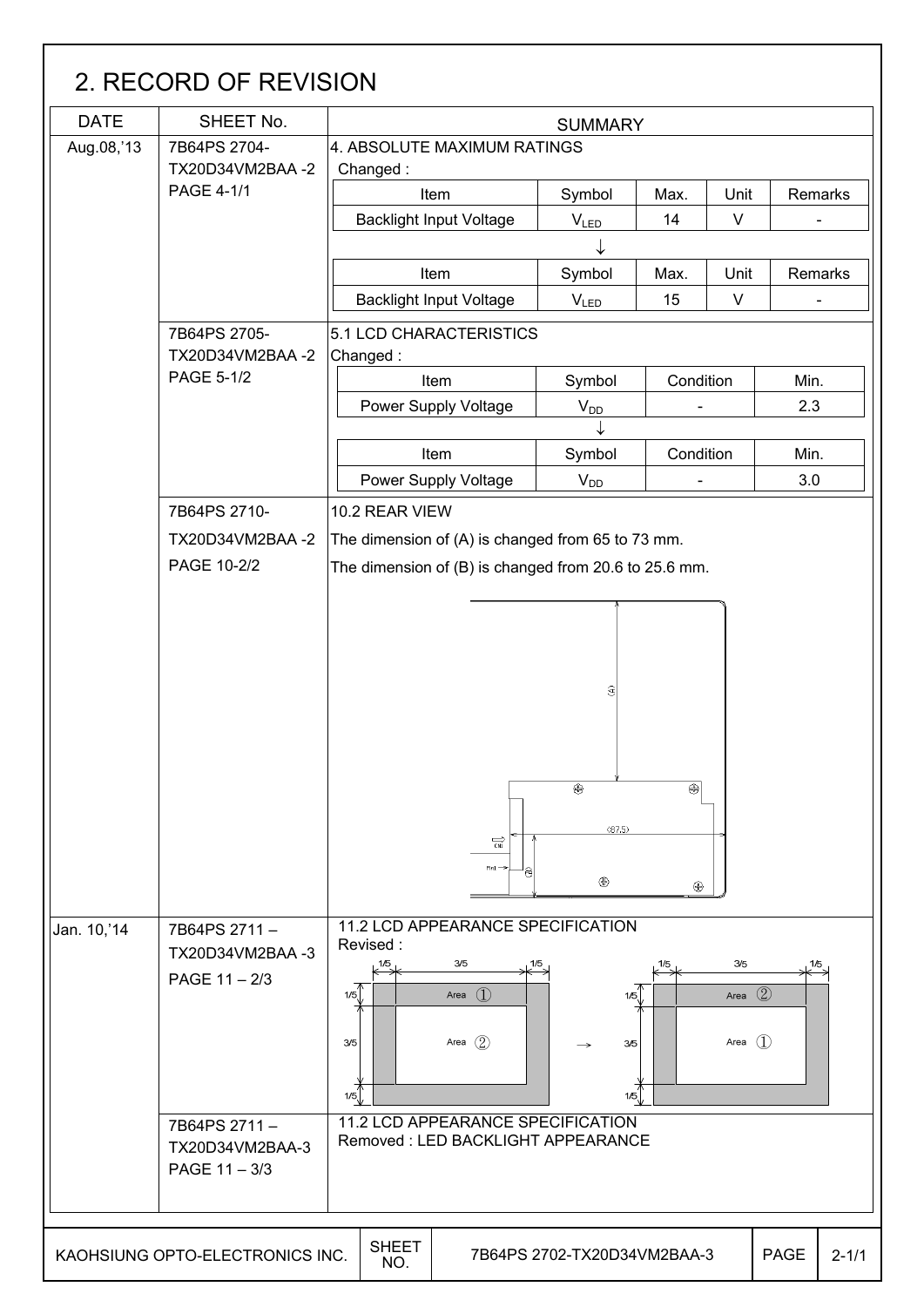# 3. GENERAL DATA

### 3.1 DISPLAY FEATURES

This module is a 8.0" WVGA of 16:9 format amorphous silicon TFT. The pixel format is vertical stripe and sub pixels are arranged as R(red), G(green), B(blue) sequentially. This display is RoHS compliant, and COG (chip on glass) technology and LED backlight are applied on this display.

| Part Name                      | TX20D34VM2BAA                                                                                            |
|--------------------------------|----------------------------------------------------------------------------------------------------------|
| <b>Module Dimensions</b>       | 189.0(W) mm x 120.0(H) mm x 7.5 (D) mm typ.                                                              |
| LCD Active Area                | 174.0(W) mm x104.4(H) mm                                                                                 |
| Dot Pitch                      | 0.0725RGB(W) mm x 0.2175 (H) mm                                                                          |
| Resolution                     | 800 x 3(RGB)(W) x 480(H) dots                                                                            |
| <b>Color Pixel Arrangement</b> | R, G, B Vertical stripe                                                                                  |
| LCD Type                       | Transmissive Color TFT; Normally White                                                                   |
| Display Type                   | <b>Active Matrix</b>                                                                                     |
| <b>Number of Colors</b>        | 262k Colors                                                                                              |
| <b>Backlight</b>               | 27 LEDs (3 series x 9)                                                                                   |
| Weight                         | 165 g                                                                                                    |
| Interface                      | LVDS 20 pins                                                                                             |
| Power Supply Voltage           | 3.3V for LCD; 12.0V for backlight.                                                                       |
| <b>Power Consumption</b>       | 0.5W for LCD; 1.3W for backlight.                                                                        |
| <b>Viewing Direction</b>       | 12 O'clock (without image inversion and least brightness change)<br>6 O'clock (contrast peak located at) |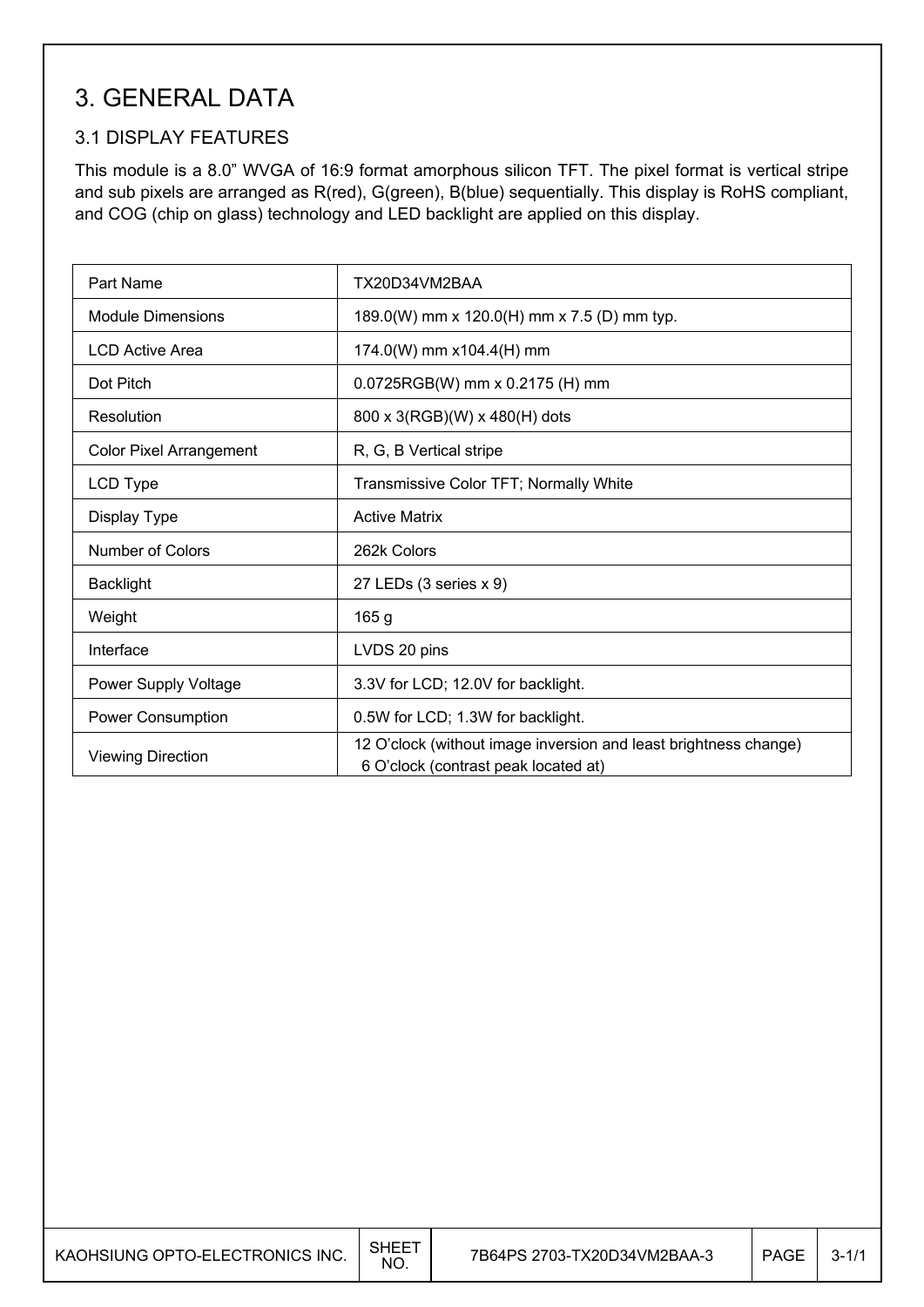# 4. ABSOLUTE MAXIMUM RATINGS

| Item                           | Symbol    | Min.                     | Max. | Unit         | Remarks                  |
|--------------------------------|-----------|--------------------------|------|--------------|--------------------------|
| <b>Supply Voltage</b>          | $V_{DD}$  | $-0.5$                   | 5.0  |              |                          |
| Input Voltage of Logic         | VI        | $-0.5$                   | 5.0  |              | Note 1                   |
| <b>Operating Temperature</b>   | Top       | $-30$                    | 80   | $^{\circ}$ C | Note 2                   |
| Storage Temperature            | Tst       | $-30$                    | 80   | $^{\circ}$ C | Note 2                   |
| <b>Backlight Input Voltage</b> | $V_{LED}$ | $\overline{\phantom{a}}$ | 15   | v            | $\overline{\phantom{a}}$ |

Note1: The rating is defined for the signal voltage of the interface such as CLK and pixel data pairs.

- Note 2: The maximum rating is defined as above based on the panel temperature, which might be different from ambient temperature after assembling the panel into the application. Moreover, some temperature-related phenomenon as below needed to be noticed:
	- Background color, contrast and response time would be different in temperatures other than  $25^{\circ}$ C.
	- Operating under high temperature will shorten LED lifetime.

| KAOHSIUNG OPTO-ELECTRONICS INC. | SHEE <sup>.</sup><br>NO. | 7B64PS 2704-TX20D34VM2BAA-3 | <b>PAGE</b> |  |
|---------------------------------|--------------------------|-----------------------------|-------------|--|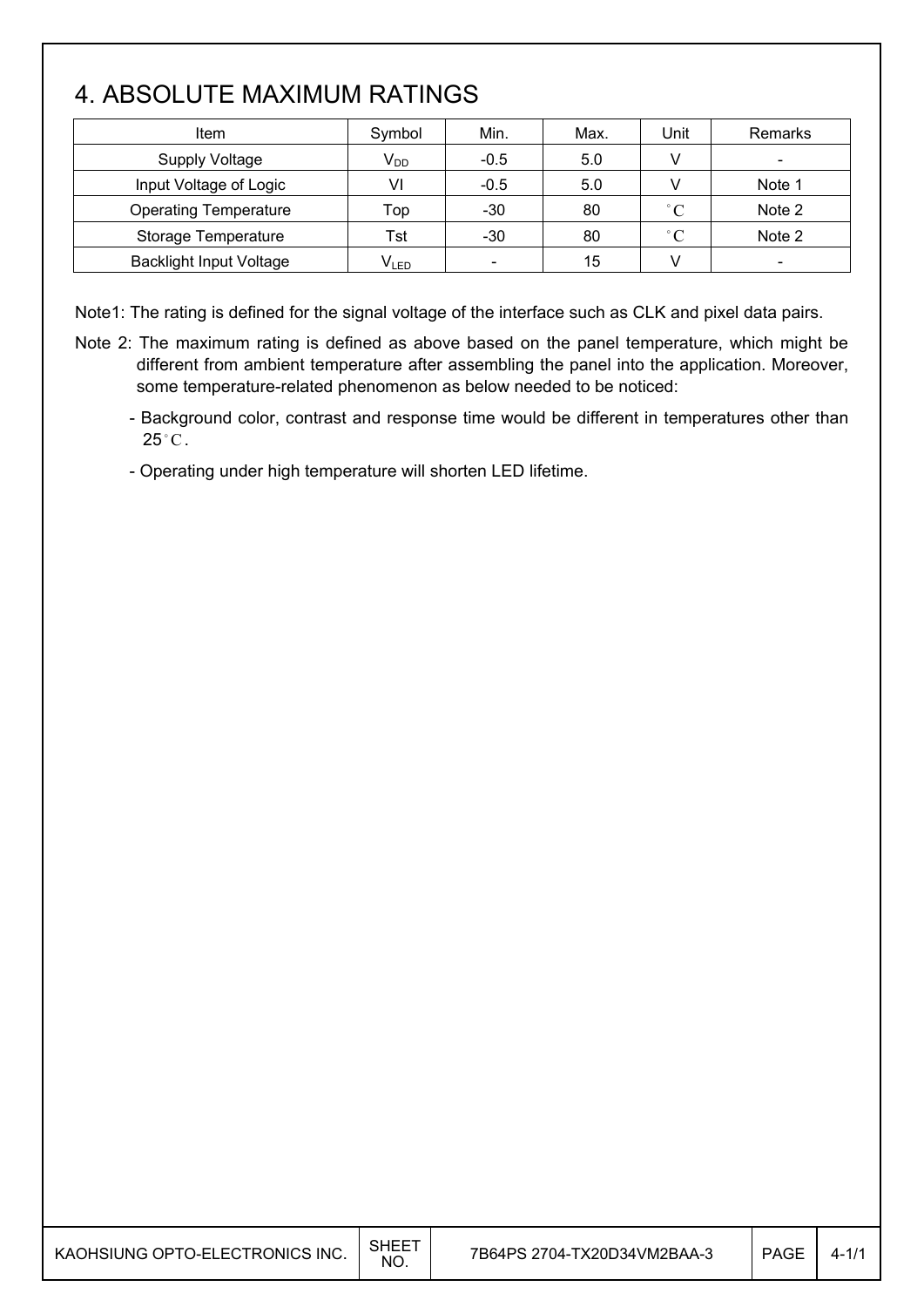# 5. ELECTRICAL CHARACTERISTICS

#### 5.1 LCD CHARACTERISTICS

| 5.1<br>- LUD UHARAUTERISTIUS<br>$T_a = 25$ °C, Vss = 0V |                        |                                |                          |                          |        |            |            |
|---------------------------------------------------------|------------------------|--------------------------------|--------------------------|--------------------------|--------|------------|------------|
| Item                                                    | Symbol                 | Condition                      | Min.                     | Typ.                     | Max.   | Unit       | Remarks    |
| Power Supply Voltage                                    | $V_{DD}$               | $\overline{\phantom{a}}$       | 3.0                      | 3.3                      | 3.6    | V          |            |
| Input Voltage of Logic                                  |                        | $V_{\text{IH}}$                | $\overline{\phantom{0}}$ | $\overline{\phantom{a}}$ | $+100$ |            | Note 1     |
|                                                         | $V_1$                  | $V_{IL}$                       | $-100$                   |                          |        | mV         |            |
| Power Supply Current                                    | <b>I</b> <sub>DD</sub> | $V_{DD}$ - $V_{SS}$<br>$=3.3V$ |                          | 150                      | 180    | mA         | Note $2,3$ |
| <b>Vsync Frequency</b>                                  |                        | $\overline{\phantom{a}}$       |                          | 60                       | 65     | Hz         |            |
| <b>Hsync Frequency</b>                                  | $J_H$                  | $\overline{\phantom{a}}$       | 29.7                     | 31.6                     | 36.7   | <b>KHz</b> | Note 4     |
| <b>DCLK Frequency</b>                                   | CLK                    | $\overline{\phantom{a}}$       | 25                       | 33.3                     | 40     | <b>MHz</b> |            |

#### Note 1: VCM=+1.2V

VCM is common mode voltage of LVDS transmitter/receiver. The input terminal of LVDS transmitter is terminated with  $100\Omega$ .



Note 2: An all black check pattern is used when measuring  $I_{DD}$ .  $f_v$  is set to 60Hz.



Note 3: 0.315A fuse is applied in the module for  $I_{DD}$ . For display activation and protection purpose, power supply is recommended larger than 1.0A to start the display and break fuse once any short circuit occurred.

Note 4: For LVDS transmitter input.

| KAOHSIUNG OPTO-ELECTRONICS INC. | <b>SHEET</b><br><b>NO</b> | 7B64PS 2705-TX20D34VM2BAA-3 | <b>PAGE</b> | $5 - 17$ |
|---------------------------------|---------------------------|-----------------------------|-------------|----------|
|                                 |                           |                             |             |          |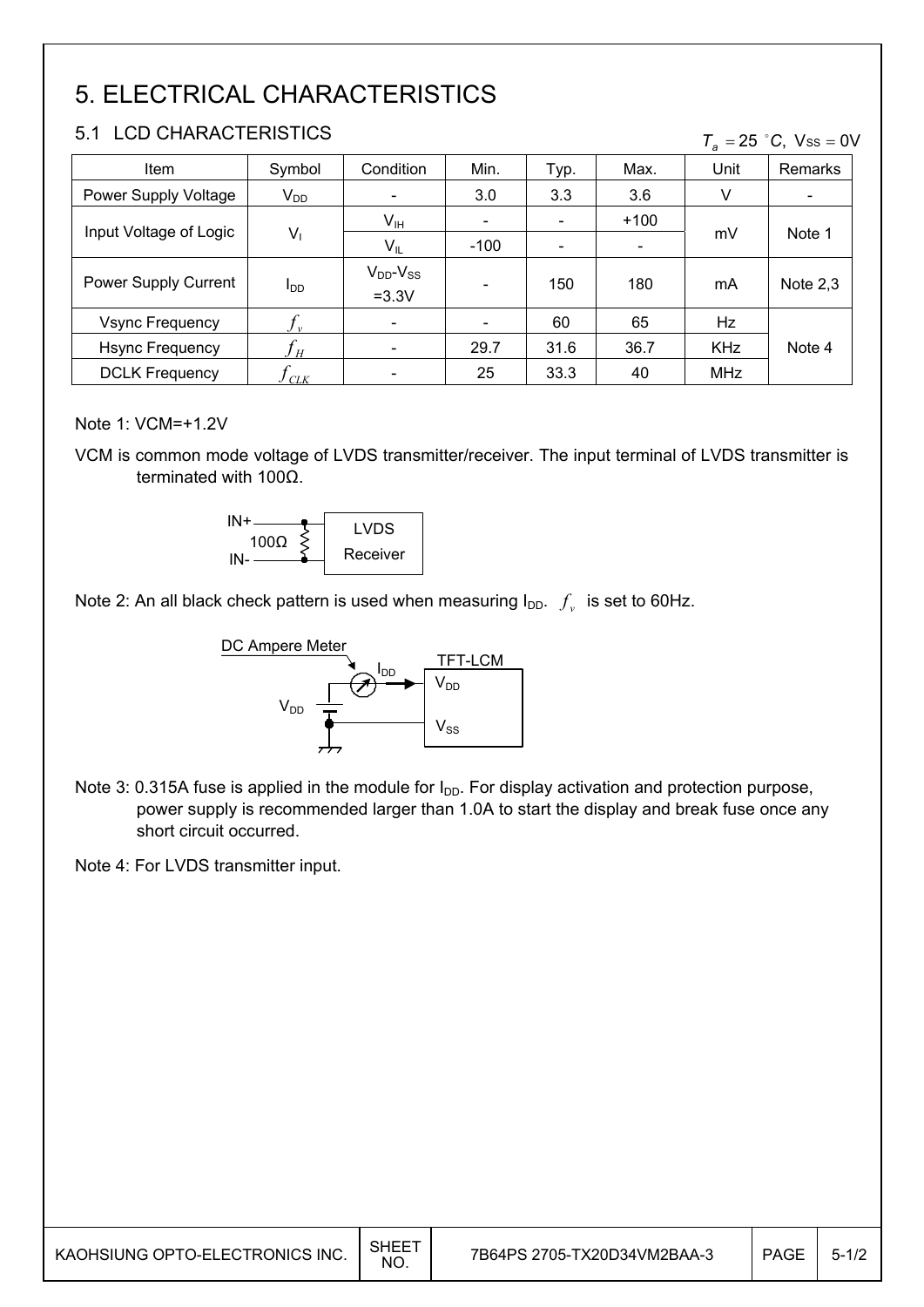| 5.2 BACKLIGHT CHARACTERISTICS |  |
|-------------------------------|--|
|-------------------------------|--|

| <b>U. A DAVNEIUI II VIIANAVIENDIIVU</b><br>$T_a = 25$ °C |                  |                       |                          |      |                          |      |                              |
|----------------------------------------------------------|------------------|-----------------------|--------------------------|------|--------------------------|------|------------------------------|
| Item                                                     | Symbol           | Condition             | Min.                     | Typ. | Max.                     | Unit | Remarks                      |
| <b>LED Input Voltage</b>                                 | V <sub>led</sub> | <b>Backlight Unit</b> | 11.5                     | 12.0 | 12.5                     |      | Note 1                       |
| <b>LED Forward Current</b>                               | <b>ILED</b>      | <b>Backlight Unit</b> | $\overline{\phantom{0}}$ | 108  |                          | mA   | $\qquad \qquad \blacksquare$ |
| <b>LED Lifetime</b>                                      | $\sim$           | 108 mA                | $\overline{\phantom{0}}$ | 50K  | $\overline{\phantom{0}}$ | hrs  | Note 2                       |

Note 1: Fig. 5.1 shows the LED backlight circuit. The circuit has 27 LEDs in total and R is 261  $\Omega$ .

Note 2: The estimated lifetime is specified as the time to reduce 50% brightness by applying 108 mA at  $25^{\circ}$ C.



Fig 5.1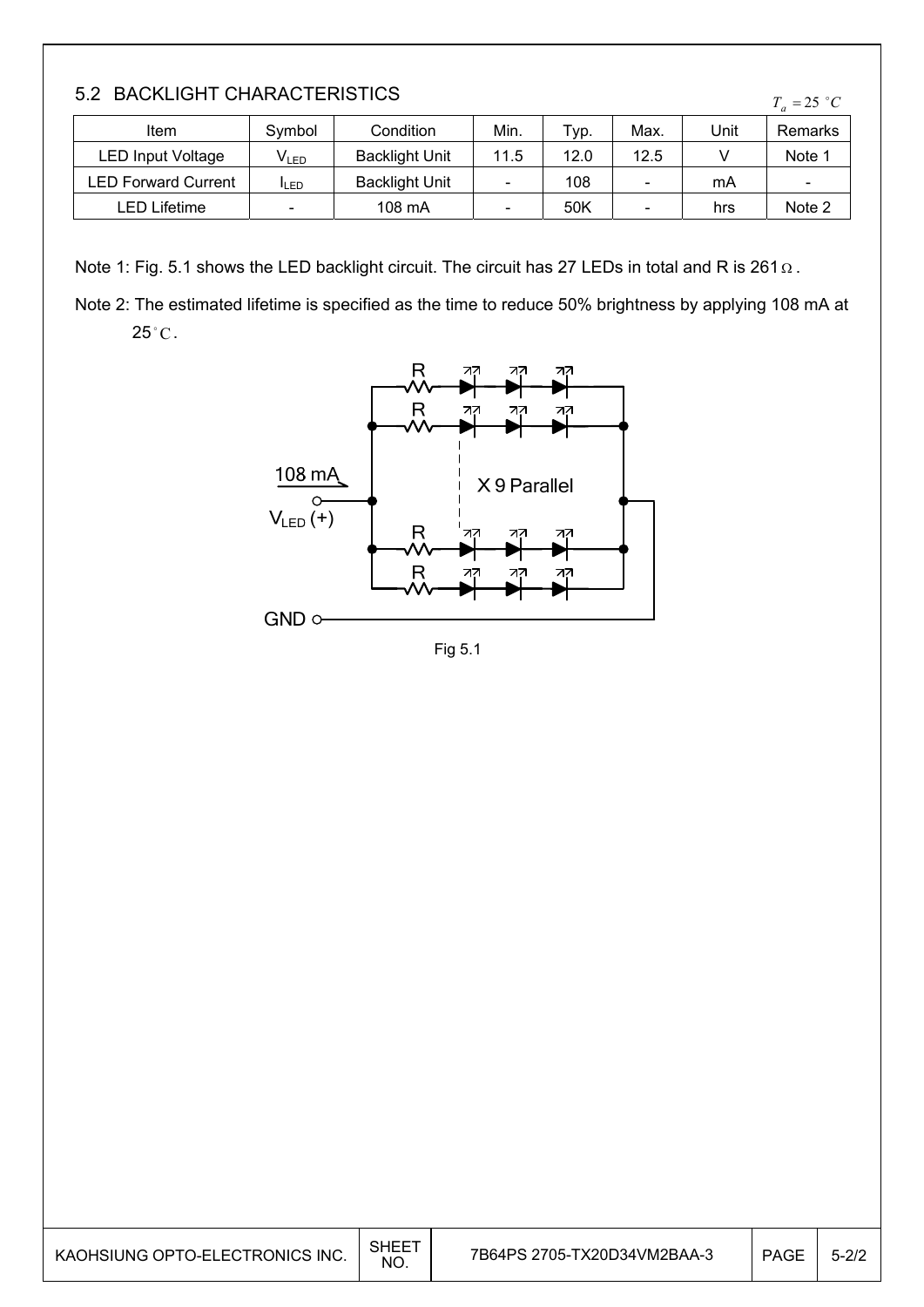# 6. OPTICAL CHARACTERISTICS

The optical characteristics are measured based on the conditions as below:

- Supplying the signals and voltages defined in the section of electrical characteristics.
- The ambient temperature is 25 °C.

- In the dark room around 500~1000 lx, the equipment has been set for the measurements as shown in Fig 6.1.

|                                     |                      |             |                                       |      |                |      | $T_a = 25$ °C, $f_v = 60$ Hz, $V_{DD} = 3.3$ V |         |
|-------------------------------------|----------------------|-------------|---------------------------------------|------|----------------|------|------------------------------------------------|---------|
| Item                                |                      | Symbol      | Condition                             | Min. | Typ.           | Max. | Unit                                           | Remarks |
| <b>Brightness of White</b>          |                      |             |                                       | 300  | 400            |      | cd/m <sup>2</sup>                              | Note 1  |
| <b>Brightness Uniformity</b>        |                      |             | $I_{LED}$ = 108mA                     | 70   | $\blacksquare$ |      | $\%$                                           | Note 2  |
| <b>Contrast Ratio</b>               |                      | CR          | $\phi = 0^\circ$ , $\theta = 0^\circ$ | 300  | 600            |      | $\blacksquare$                                 | Note 3  |
| Response Time<br>(Rising + Falling) |                      | $Tr + Tf$   | $\phi = 0^\circ$ , $\theta = 0^\circ$ |      | 20             |      | ms                                             | Note 4  |
| <b>NTSC Ratio</b>                   |                      |             | $\phi = 0^\circ$ , $\theta = 0^\circ$ |      | 60             |      | $\%$                                           |         |
|                                     |                      | $\theta$ x  | $\phi = 0^\circ$ , CR $\geq 10$       | 60   | 80             |      |                                                |         |
|                                     | <b>Viewing Angle</b> |             | $\phi = 180^\circ$ , CR $\geq 10$     | 60   | 80             |      |                                                | Note 5  |
|                                     |                      |             | $\phi = 90^\circ$ , CR $\geq 10$      | 50   | 60             |      | Degree                                         |         |
|                                     |                      | $\theta$ y' | $\phi = 270^\circ$ , CR $\geq 10$     | 70   | 80             |      |                                                |         |
|                                     |                      | X           |                                       | 0.59 | 0.64           | 0.69 |                                                | Note 6  |
|                                     | Red                  | Y           |                                       | 0.29 | 0.34           | 0.39 |                                                |         |
|                                     |                      | X           |                                       | 0.31 | 0.36           | 0.41 |                                                |         |
| Color                               | Green                | Y           |                                       | 0.53 | 0.58           | 0.63 |                                                |         |
| Chromaticity                        |                      | X           | $\phi = 0^\circ$ , $\theta = 0^\circ$ | 0.09 | 0.14           | 0.19 | Note 6                                         |         |
|                                     | <b>Blue</b>          | Y           |                                       | 0.03 | 0.08           | 0.13 |                                                |         |
|                                     |                      | X           |                                       | 0.24 | 0.29           | 0.34 |                                                |         |
|                                     | White                | Y           |                                       | 0.26 | 0.31           | 0.36 |                                                |         |

Note 1: The brightness is measured from 9 point average value of the panel, P5 in Fig. 6.2, for the typical value.

Note 2: The brightness uniformity is calculated by the equation as below:

Brightness uniformity =  $\frac{\text{Min.~Brightness}}{\text{Min.~Brightness}}$  X100% Max. Brightness

, which is based on the brightness values of the 9 points measured by BM-5 as shown in Fig. 6.2.

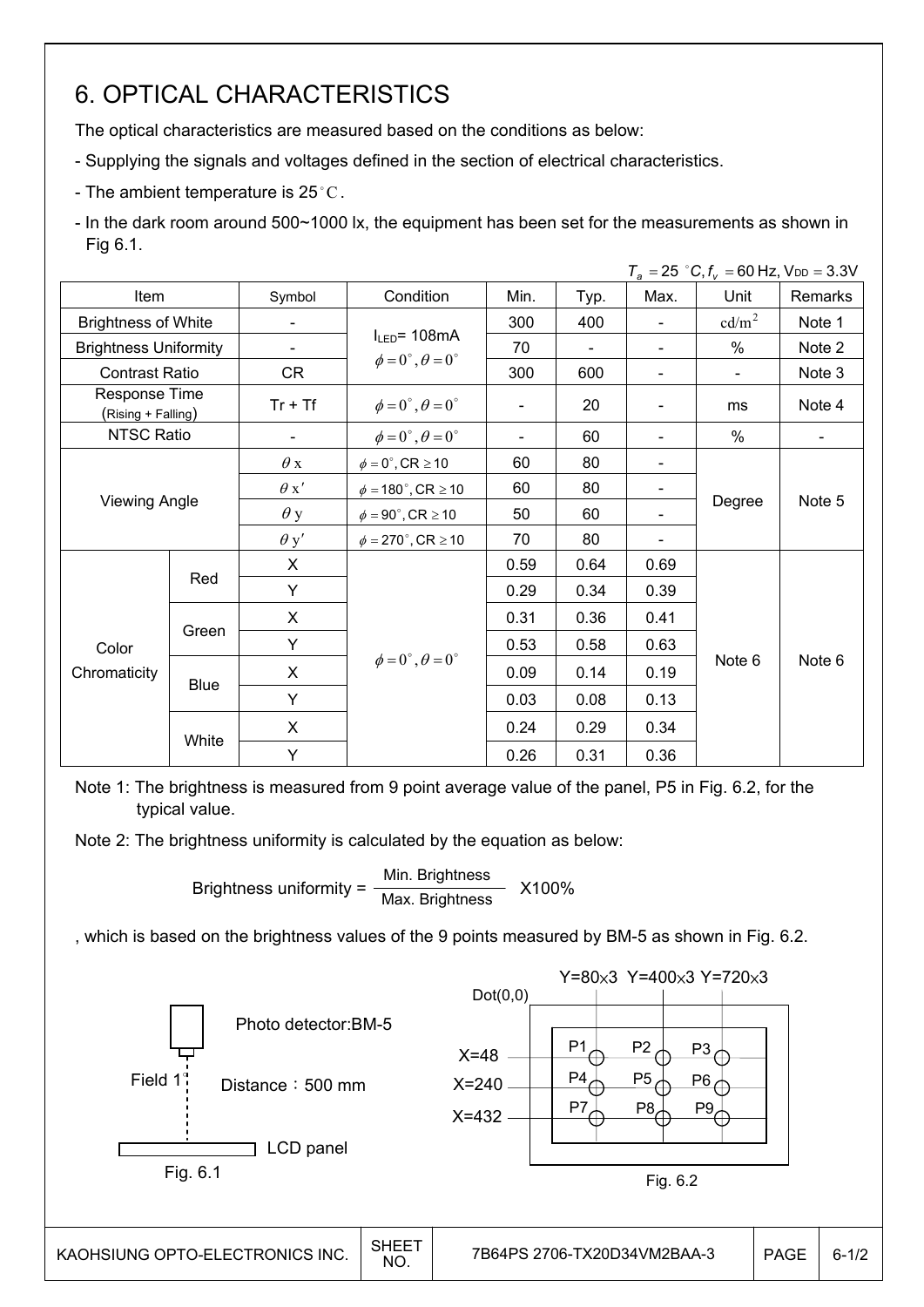Note 3: The Contrast ratio is measured from the center point of the panel, P5, and defined as the following equation:

 $CR =$  Brightness of White Brightness of Black

Note 4: The definition of response time is shown in Fig. 6.3. The rising time is the period from 90% brightness to 10% brightness when the data is from white to black. Oppositely, falling time is the period from 10% brightness rising to 90% brightness.



Note 5: The definition of viewing angle is shown in Fig. 6.4. Angle  $\phi$  is used to represent viewing directions, for instance,  $\phi = 270^\circ$  means 6 o'clock, and  $\phi = 0^\circ$  means 3 o'clock. Moreover, angle  $\theta$  is used to represent viewing angles from axis Z toward plane XY.

 The viewing direction of this display is 12 o'clock, which means that a photograph with gray scale would not be reversed in color and the brightness change would be less from this direction. However, the best contrast peak would be located at 6 o'clock.



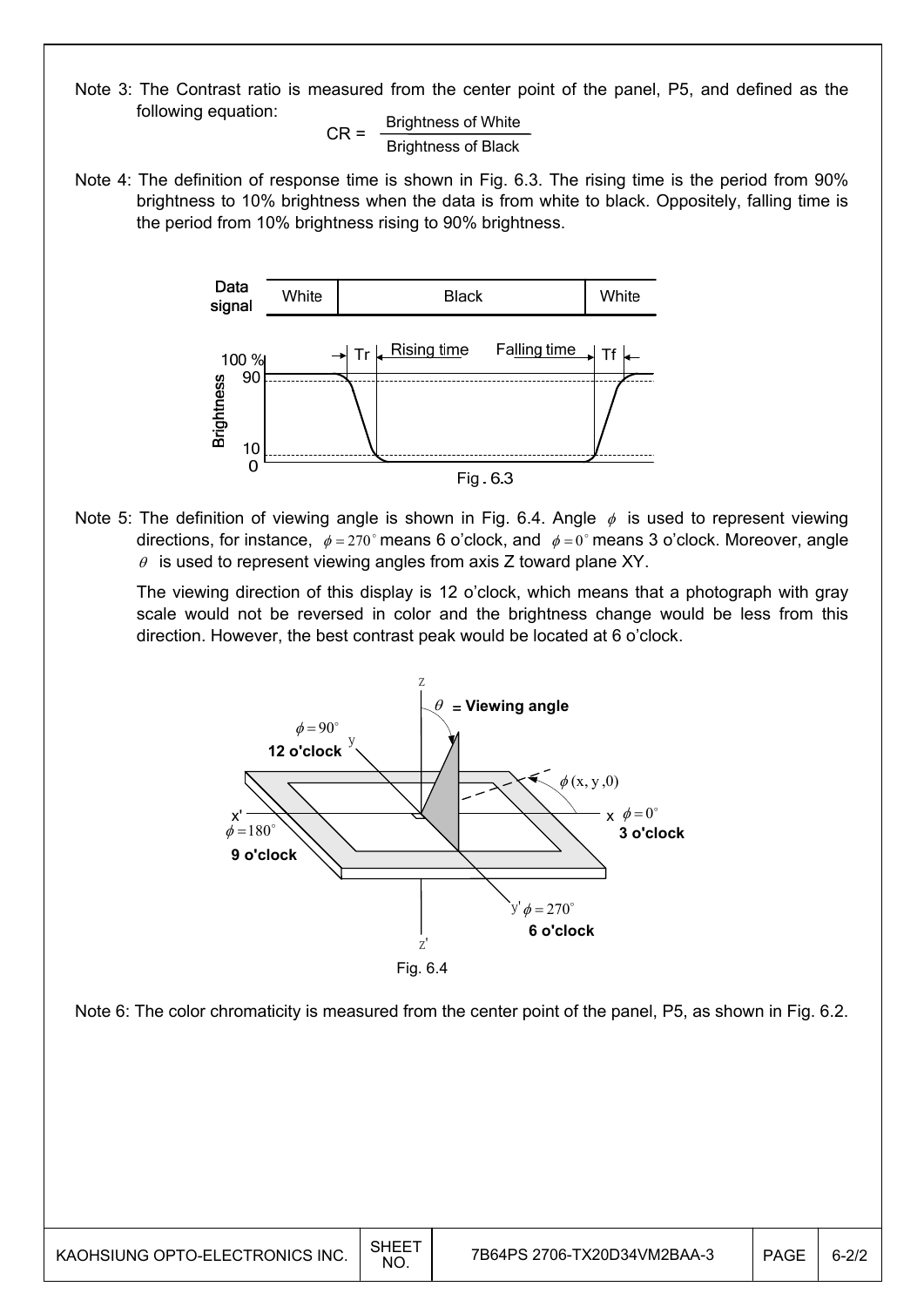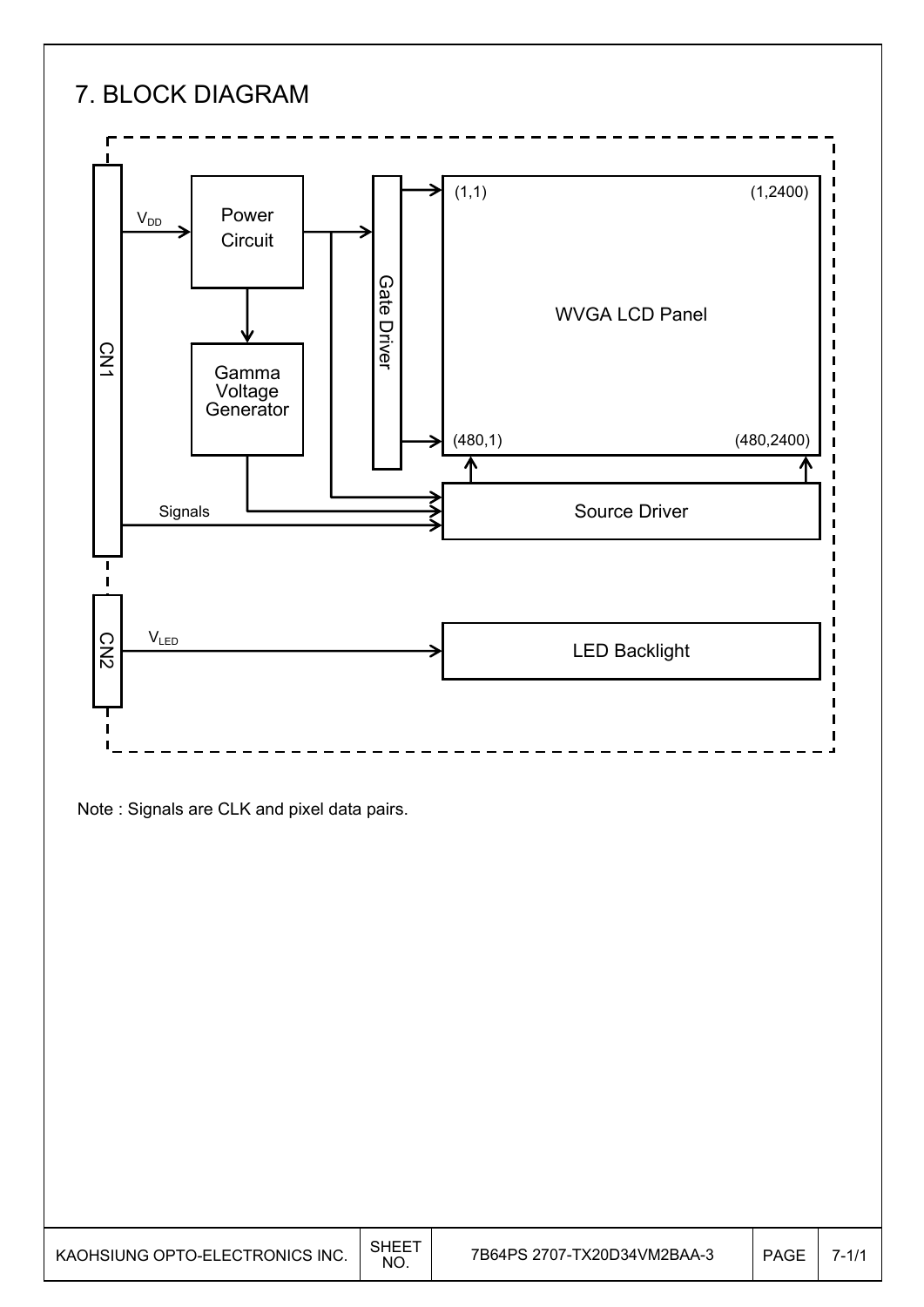# 8. RELIABILITY TESTS

| <b>Test Item</b>               | Condition                                                                                                                            |                                                           |  |
|--------------------------------|--------------------------------------------------------------------------------------------------------------------------------------|-----------------------------------------------------------|--|
| <b>High Temperature</b>        | 1) Operating<br>2) 80 $^{\circ}$ C                                                                                                   | 240 hrs                                                   |  |
| Low Temperature                | 1) Operating<br>2) -30 $^{\circ}$ C                                                                                                  | 240 hrs                                                   |  |
| <b>High Temperature</b>        | 1) Storage<br>2) 80 $^{\circ}$ C                                                                                                     | 240 hrs                                                   |  |
| Low Temperature                | 1) Storage<br>2) -30 $^{\circ}$ C                                                                                                    | 240 hrs                                                   |  |
| <b>Heat Cycle</b>              | 1) Operating<br>2) $-20$ °C $-70$ °C<br>3) 3hrs~1hr~3hrs                                                                             | 240 hrs                                                   |  |
| <b>Thermal Shock</b>           | 1) Non-Operating<br>2) -35 $^{\circ}$ C $\leftrightarrow$ 85 $^{\circ}$ C<br>3) 0.5 hr ↔ 0.5 hr                                      | 240 hrs                                                   |  |
| High Temperature &<br>Humidity | 1) Operating<br>2) 40°C & 85%RH<br>3) Without condensation<br>(Note4)                                                                | 240 hrs                                                   |  |
| Vibration                      | 1) Non-Operating<br>2) 20~200 Hz<br>3) 2G<br>4) X, Y, and Z directions                                                               | 1 hr for each direction                                   |  |
| <b>Mechanical Shock</b>        | 1) Non-Operating<br>2) 10 ms<br>3) 50G<br>4) $\pm X, \pm Y$ and $\pm Z$ directions                                                   | Once for each direction                                   |  |
| <b>ESD</b>                     | 1) Operating<br>2) Tip: 200 pF, 250 $\Omega$<br>3) Air discharge for glass: ± 8KV<br>4) Contact discharge for metal frame: $\pm$ 8KV | 1) Glass: 9 points<br>2) Metal frame: 8 points<br>(Note3) |  |

Note 1: Display functionalities are inspected under the conditions defined in the specification after the reliability tests.

- Note 2: The display is not guaranteed for use in corrosive gas environments.
- Note 3: All pins of LCD interface (CN1) have been tested by  $\pm$  100V contact discharge of ESD under non-operating condition.
- Note 4: Under the condition of high temperature & humidity, if the temperature is higher than 40 $\degree$ C, the humidity needs to be reduced as Fig. 8.1 shown.

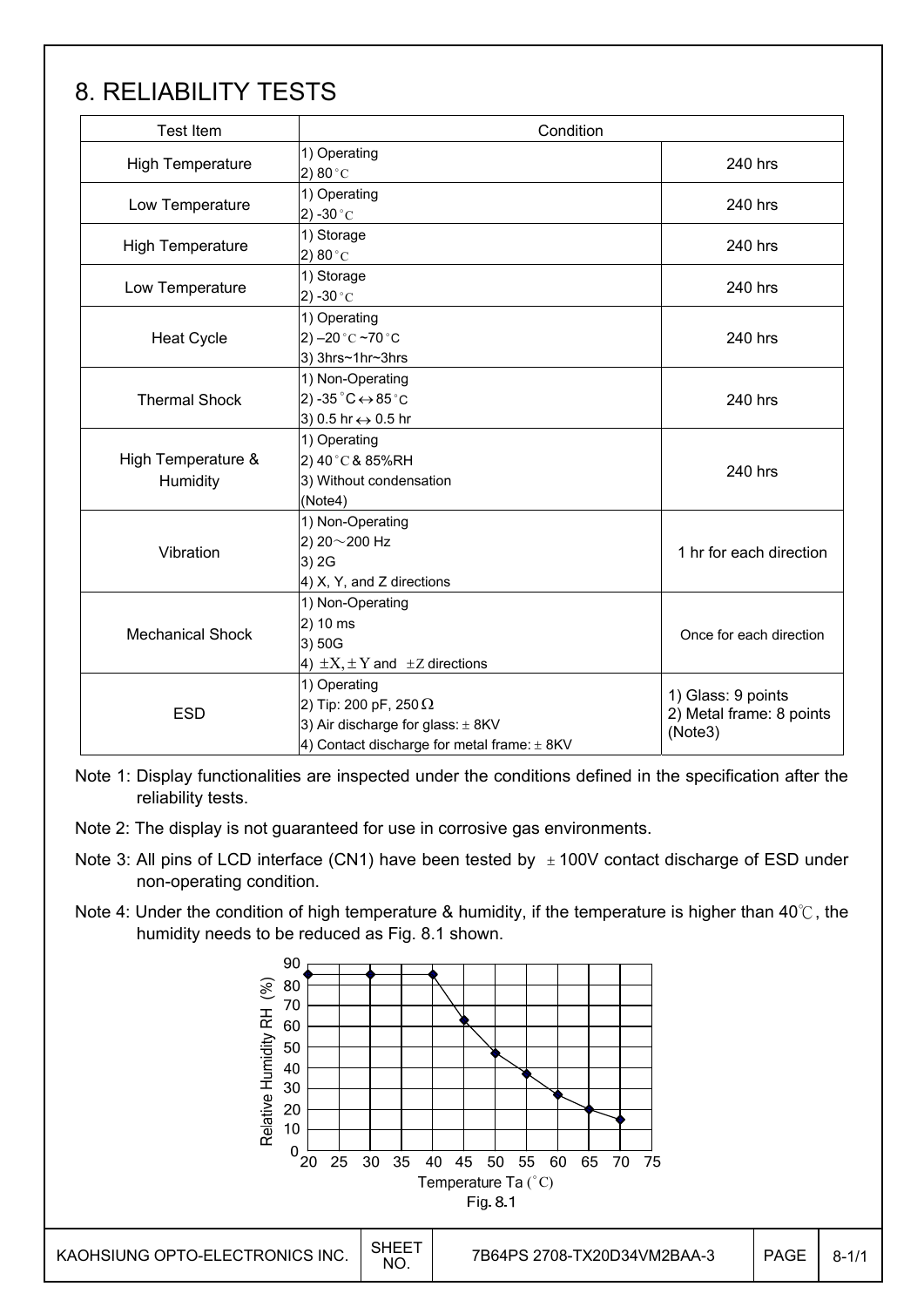# 9. LCD INTERFACE

## 9.1 INTERFACE PIN CONNECTIONS

The display interface connector (CN1) is FI-SEB20P-HF13E-E1500 made by JAE and pin assignment is as below:

| Pin No.        | Signal            | Signal                 | Pin No. | Signal    | Signal             |
|----------------|-------------------|------------------------|---------|-----------|--------------------|
| 1              | $V_{DD}$          |                        | 11      | $IN2-$    |                    |
| $\overline{2}$ | $V_{DD}$          | Power Supply for Logic | 12      | $IN2+$    | B2~B5, DE          |
| 3              | $V_{SS}$          |                        | 13      | $V_{SS}$  | <b>GND</b>         |
| $\overline{4}$ | $V_{SS}$          | <b>GND</b>             | 14      | CLK IN-   |                    |
| 5              | IN <sub>0</sub> - |                        | 15      | CLK IN+   | <b>Pixel Clock</b> |
| 6              | $INO+$            | R0~R5, G0              | 16      | $V_{SS}$  | <b>GND</b>         |
| $\overline{7}$ | $V_{SS}$          | <b>GND</b>             | 17      | <b>NC</b> | No Connection      |
| 8              | $IN1-$            |                        | 18      | <b>NC</b> | No Connection      |
| 9              | $IN1+$            | G1~G5, B0~B1           | 19      | <b>NC</b> | No Connection      |
| 10             | $V_{SS}$          | <b>GND</b>             | 20      | <b>NC</b> | No Connection      |

Note 1: IN n- and IN n+ (n=0, 1, 2), CLK IN- and CLK IN+ should be wired by twist-pairs or side-by-side FPC patterns, respectively.

The backlight interface connector is BHR-03VS-1 made by JST, and pin assignment of backlight is as below:

| Pin No. | Signal             | ∟evel                    | <b>Function</b>      |
|---------|--------------------|--------------------------|----------------------|
|         | $V_{LED}$ +        | $\qquad \qquad$          | Power Supply for LED |
|         | <b>NC</b>          | $\overline{\phantom{a}}$ | No connection        |
|         | V <sub>LED</sub> - | $\overline{\phantom{a}}$ | <b>GND</b>           |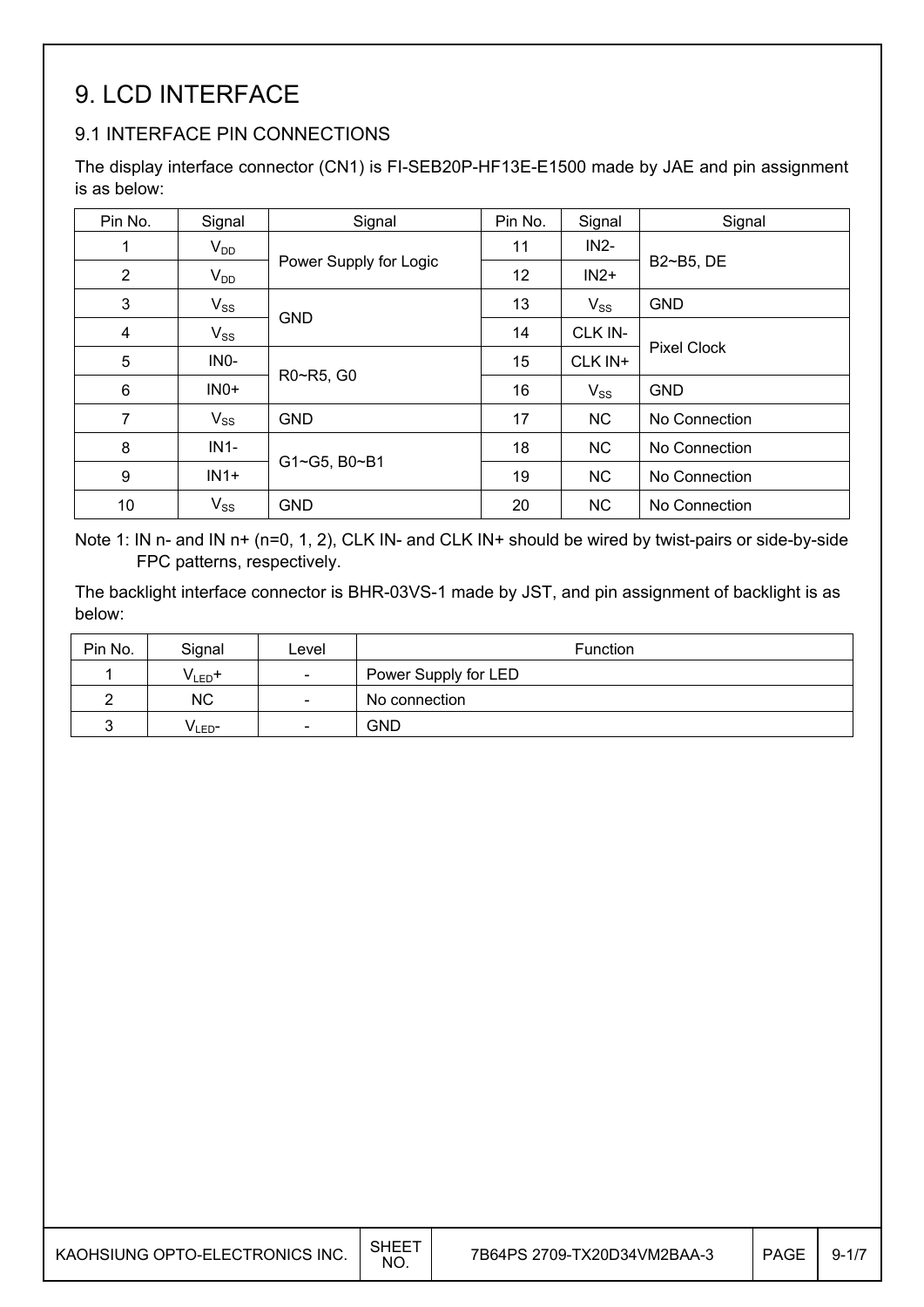#### 9.2 LVDS INTERFACE

| Machine Side                                                                                |                                                           | CN <sub>1</sub><br>(interface)                         | <b>TFT-LCD Side</b>                                                                                                            |
|---------------------------------------------------------------------------------------------|-----------------------------------------------------------|--------------------------------------------------------|--------------------------------------------------------------------------------------------------------------------------------|
| Controll<br>7 TA0-6<br>R0-R5,G0<br>7 TB0-6<br>G1-G5, B0, B1<br>7 TC0-6<br>B2-B5, NA, NA, DE | $\mathbf{2}$<br>THC63LVDM83R<br>Parallel-to-<br>LVDS<br>匡 | 1)<br>$INO+$<br>INO-<br>$IN1+$<br>IN1<br>$IN2+$<br>IN2 | 3)<br>THC63LVDF84B<br><b>RA0-6</b><br>Parallel-to-<br>LVDS<br><b>RB0-6</b><br>RC0-6<br><b>LCD Panel</b><br>RD0-6<br>controller |
| DCLK IN<br><b>CK</b>                                                                        | <b>PLL</b>                                                | CLK IN+<br>CLK IN-                                     | DCLK OUT<br><b>PLL</b>                                                                                                         |

- Note 1: LVDS cable impedance should be 100 ohms per signal line when each 2-lines (+, -) is used in differential mode.
- Note 2: The recommended transmitter, THC63LVDM83R, is made by Thine or equivalent, which is not contained in the module.
- Note 3: The receiver built-in the module is THC63LVDF84B made by Thine.

#### 9.3 LVDS DATA FORMAT



DE: Display Enable NA: Not Available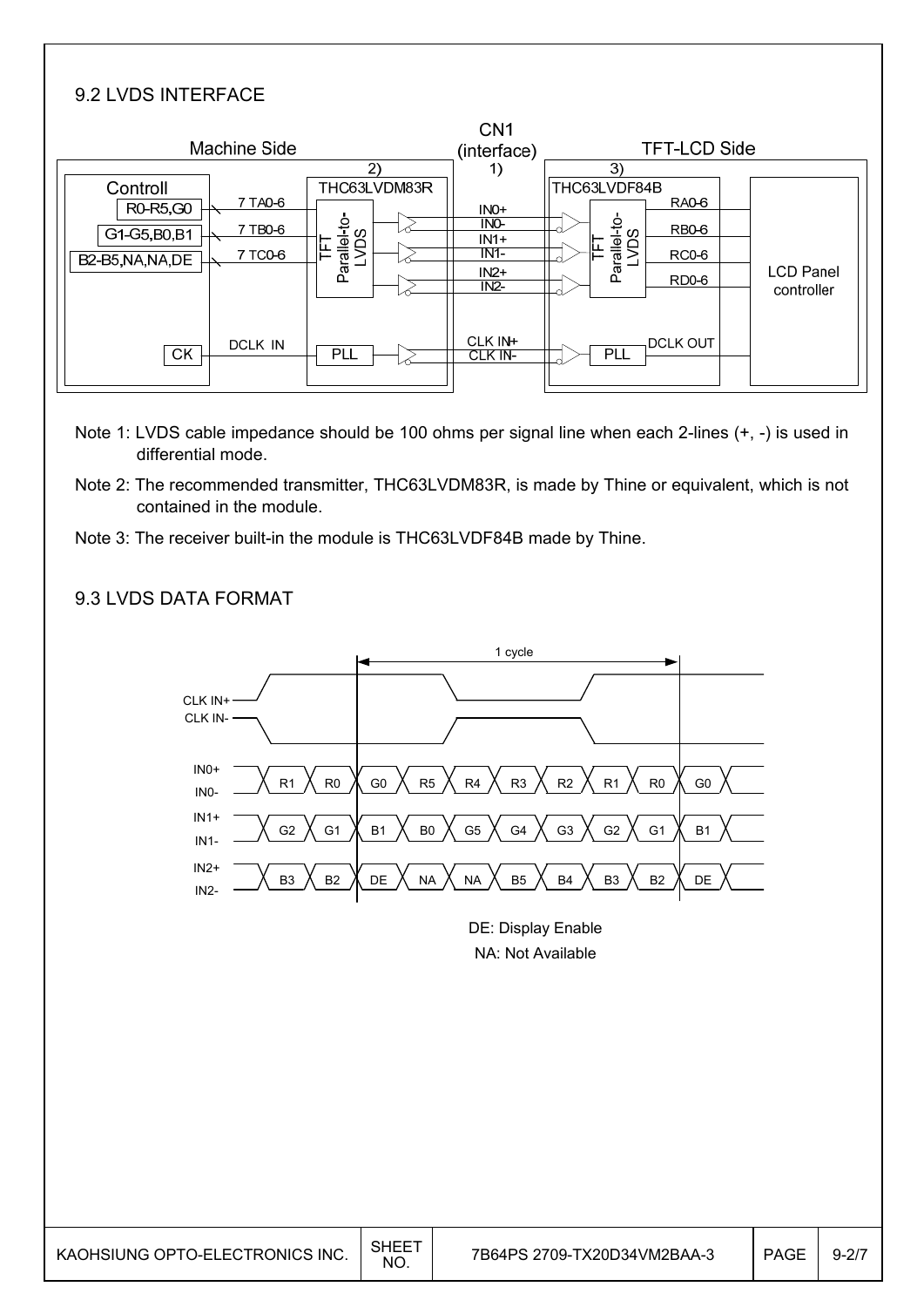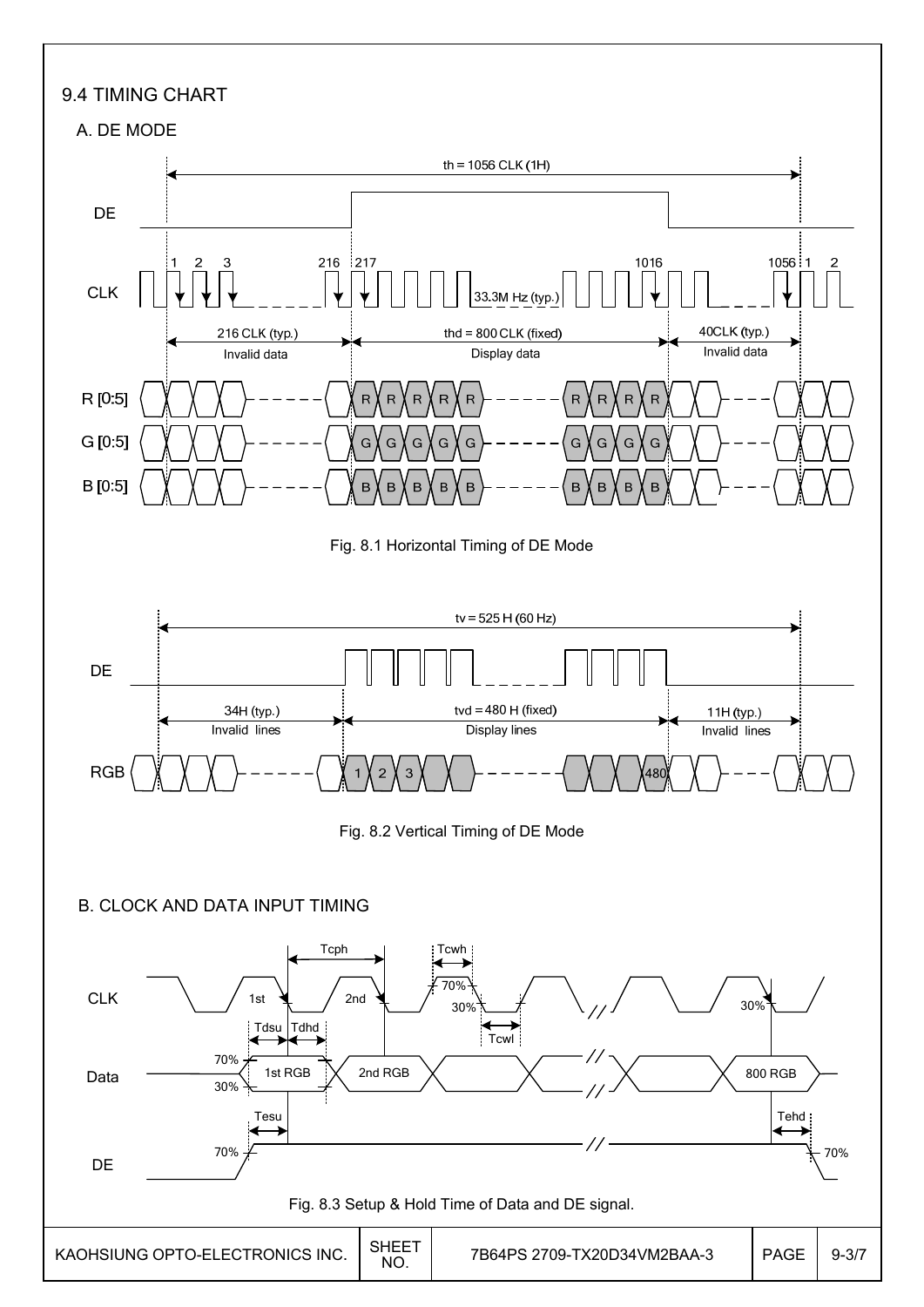### 9.5 TIMING TABLE

The column of timing sets including minimum, typical, and maximum as below are based on the best optical performance, frame frequency (Vsync) = 60 Hz to define.

#### A. DE MODE

| Item       |                      | Symbol | Min. | Typ. | Max. | Unit       |  |
|------------|----------------------|--------|------|------|------|------------|--|
|            | <b>CLK Frequency</b> | fclk   | 25   | 33.3 | 40   | M Hz       |  |
| Horizontal | Display Data         | thd    | 800  | 800  | 800  |            |  |
| Cycle Time |                      | th     | 841  | 1056 | 1088 | <b>CLK</b> |  |
|            | Display Data         | tvd    | 480  | 480  | 480  |            |  |
| Vertical   | Cycle Time           | tv     | 495  | 525  | 610  | Н          |  |

#### B. CLOCK AND DATA INPUT TIMING

| Item       |                  | Symbol      | Min. | Typ.                         | Max.                     | Unit |
|------------|------------------|-------------|------|------------------------------|--------------------------|------|
|            | Duty             | Tcwh        | 40   | 50                           | 60                       | %    |
| <b>CLK</b> | Cycle Time       | Tcph        |      | 30                           | -                        |      |
|            | Setup Time       | Tvsu        | 5    | $\overline{\phantom{a}}$     | -                        |      |
| Vsync      | <b>Hold Time</b> | Tvhd        | 5    | $\overline{\phantom{a}}$     | $\overline{\phantom{a}}$ |      |
|            | Setup Time       | Thsu        | 5    | $\overline{\phantom{a}}$     | -                        |      |
| Hsync      | <b>Hold Time</b> | Thhd        | 5    | $\qquad \qquad \blacksquare$ |                          | ns   |
|            | Setup Time       | Tdsu        | 5    | $\overline{\phantom{a}}$     | $\overline{\phantom{0}}$ |      |
| Data       | <b>Hold Time</b> | <b>Tdhd</b> | 5    | $\overline{\phantom{a}}$     | -                        |      |
|            | Setup Time       | Tesu        | 5    | $\qquad \qquad \blacksquare$ | $\overline{\phantom{0}}$ |      |
| <b>DE</b>  | <b>Hold Time</b> | Tehd        | 5    | $\overline{\phantom{a}}$     | $\overline{\phantom{a}}$ |      |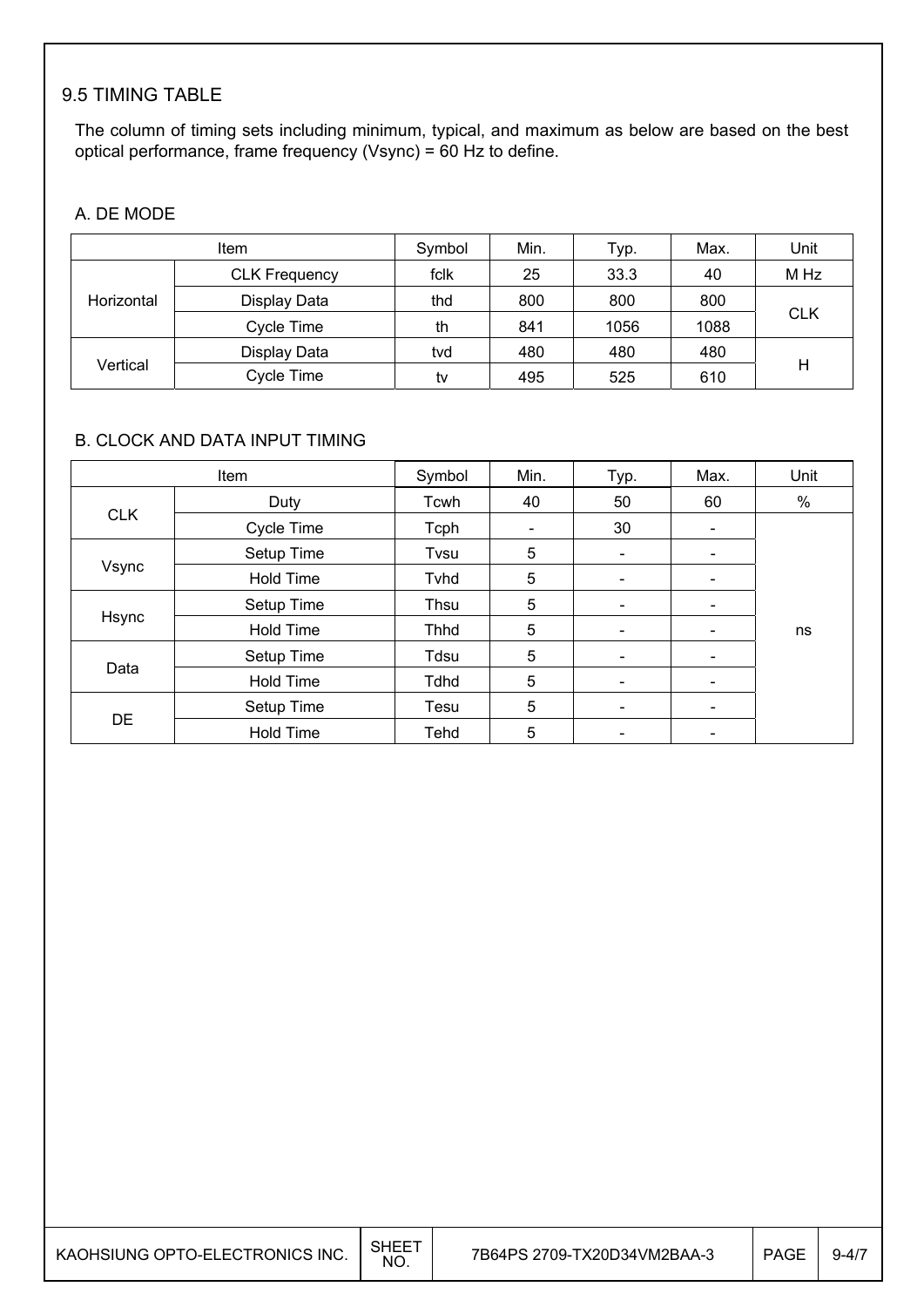### 9.6 LVDS RECEIVER TIMING



RinX= (RinX+)-(RinX-) (X=0, 1, 2)

|             | <b>Item</b>       | Symbol           | Min.                           | Typ.                     | Max.                           | Unit       |
|-------------|-------------------|------------------|--------------------------------|--------------------------|--------------------------------|------------|
| <b>CLK</b>  | Cycle frequency   | $1/t$ CLK        | 25                             | 33.3                     | 40                             | <b>MHz</b> |
|             | 0 data position   | tRP0             | 1/7* $t_{CLK}$ -0.49           | 1/7* t <sub>CLK</sub>    | $1/7$ * t <sub>CLK</sub> +0.49 |            |
|             | 1st data position | t <sub>RP1</sub> | $-0.49$                        | 0                        | $+0.49$                        |            |
|             | 2nd data position | tRP2             | 6/7* $t_{CLK}$ -0.49           | $6/7$ * t <sub>CLK</sub> | 6/7* $t_{CLK}$ +0.49           |            |
| <b>RinX</b> | 3rd data position | tRP3             | 5/7* $t_{CLK}$ -0.49           | $5/7$ * t <sub>CLK</sub> | 5/7* $t_{CLK}$ +0.49           | ns         |
| $(X=0,1,2)$ | 4th data position | tRP4             | 4/7* $t_{CLK}$ -0.49           | 4/7* t <sub>CLK</sub>    | 4/7* $t_{CLK}$ +0.49           |            |
|             | 5th data position | tRP5             | $3/7$ * t <sub>CLK</sub> -0.49 | $3/7^*$ t <sub>CLK</sub> | $3/7$ * t <sub>CLK</sub> +0.49 |            |
|             | 6th data position | tRP6             | $2/7$ * t <sub>CLK</sub> -0.49 | $2/7^*$ t <sub>CLK</sub> | $2/7$ * t <sub>CLK</sub> +0.49 |            |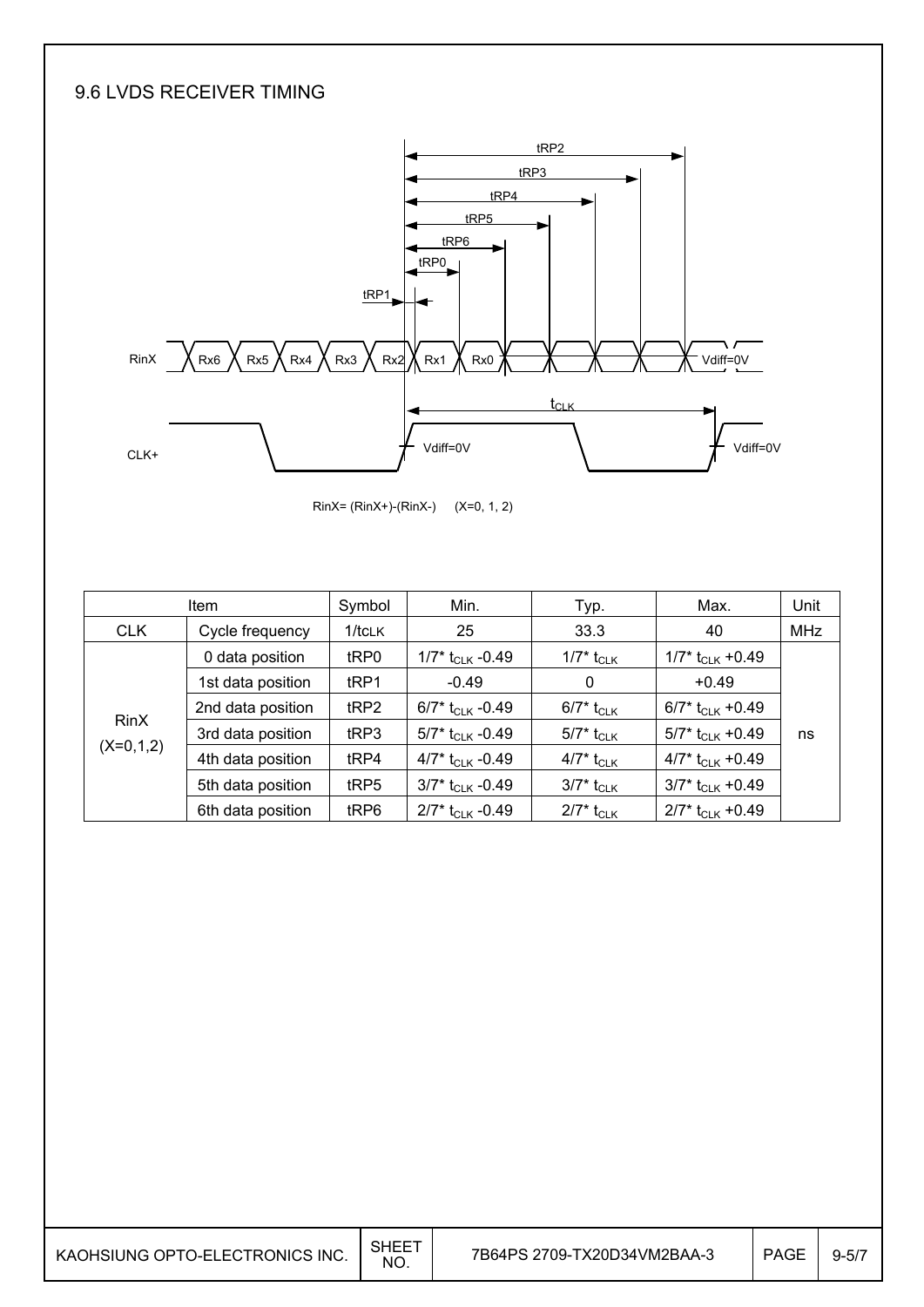# 9.7 POWER SEQUENCE Note 1  $0.7V_{\text{DE}}$  $V_{DD}$ Signals  $5.3V_{DD}$ **Backlight** -<br>0.3V<sub>LED</sub> Note 2



- Note 1: In order to avoid any damages,  $V_{DD}$  has to be applied before all other signals. The opposite is true for power off where  $V_{DD}$  has to be remained on until all other signals have been switch off. The recommended time period is 1 second. Hot plugging might cause display damage due to incorrect power sequence, please pay attention on interface connecting before power on.
- Note 2: In order to avoid showing uncompleted patterns in transient state. It is recommended that switching the backlight on is delayed for 1 second after the signals have been applied. The opposite is true for power off where the backlight has to be switched off 1 second before the signals are removed.

| KAOHSIUNG OPTO-ELECTRONICS INC. | <b>SHEET</b><br>NO. | 7B64PS 2709-TX20D34VM2BAA-3 | <b>PAGE</b> | $9 - 6/7$ |
|---------------------------------|---------------------|-----------------------------|-------------|-----------|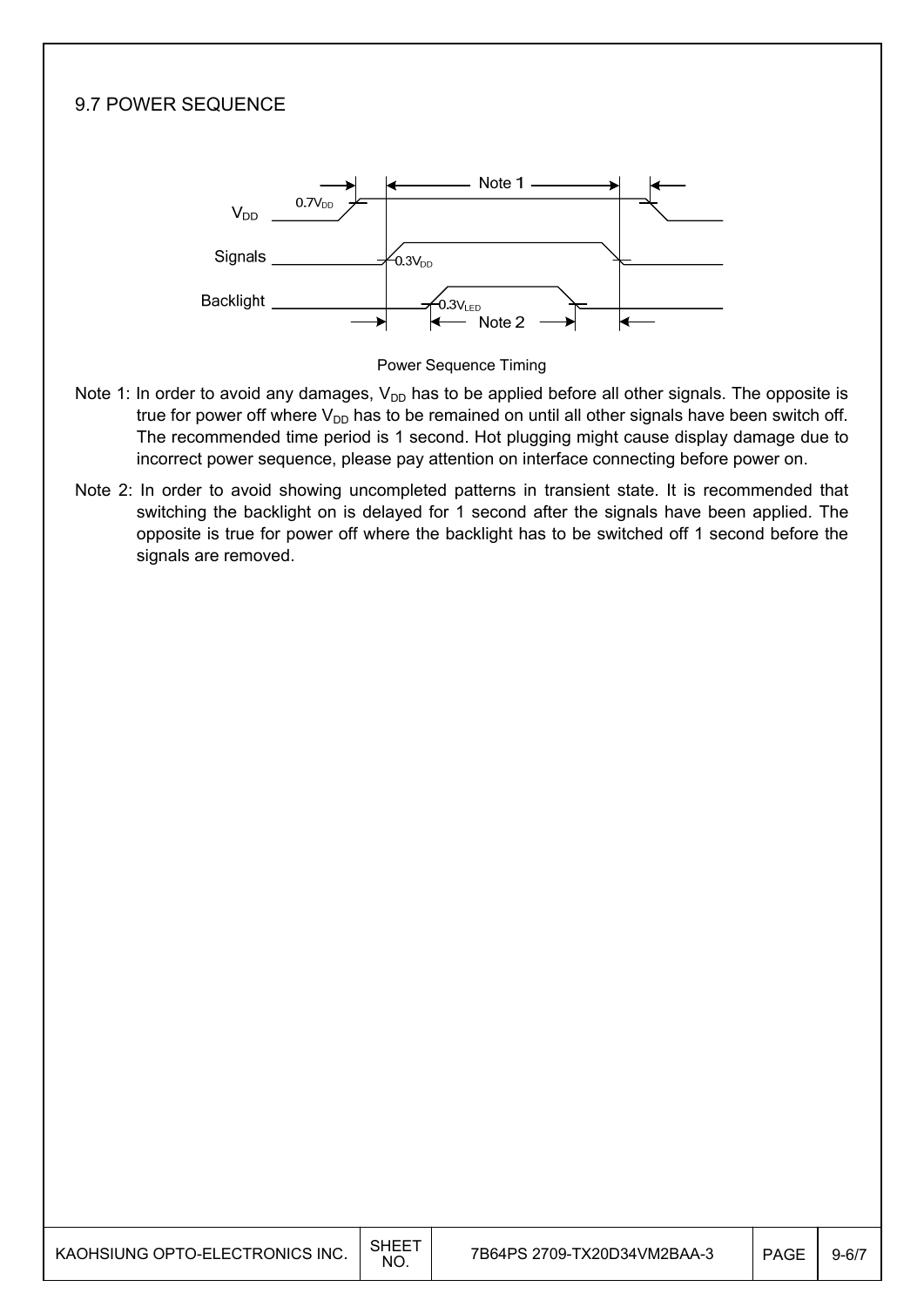## 9.8 DATA INPUT for DISPLAY COLOR

|              | COLOR &          |                | Data Signal          |                                            |                |                                  |                |                |                |                |                |                      |                                            |                      |                |                |                |                |                |
|--------------|------------------|----------------|----------------------|--------------------------------------------|----------------|----------------------------------|----------------|----------------|----------------|----------------|----------------|----------------------|--------------------------------------------|----------------------|----------------|----------------|----------------|----------------|----------------|
|              | Gray Scale       | R <sub>5</sub> | R <sub>4</sub>       | R <sub>3</sub>                             | R <sub>2</sub> | R <sub>1</sub>                   | R <sub>0</sub> | G <sub>5</sub> | G <sub>4</sub> | G <sub>3</sub> | G <sub>2</sub> | G <sub>1</sub>       | G <sub>0</sub>                             | <b>B5</b>            | <b>B4</b>      | B <sub>3</sub> | B <sub>2</sub> | <b>B1</b>      | B <sub>0</sub> |
|              | <b>Black</b>     | $\mathbf 0$    | $\mathbf 0$          | $\mathbf 0$                                | $\mathbf 0$    | $\mathbf 0$                      | $\mathbf 0$    | $\mathbf 0$    | $\overline{0}$ | $\mathbf 0$    | $\mathbf 0$    | $\mathbf 0$          | $\mathbf 0$                                | $\overline{0}$       | $\mathbf 0$    | $\mathbf 0$    | $\mathbf 0$    | $\overline{0}$ | $\mathbf 0$    |
|              | Red (63)         | 1              | 1                    | 1                                          | 1              | 1                                | 1              | 0              | 0              | 0              | 0              | 0                    | 0                                          | 0                    | $\mathbf 0$    | $\mathbf 0$    | $\mathbf 0$    | 0              | 0              |
|              | Green (63)       | $\mathbf 0$    | $\mathbf 0$          | $\mathbf 0$                                | $\mathbf 0$    | $\mathbf 0$                      | $\mathbf 0$    | $\mathbf{1}$   | $\mathbf{1}$   | 1              | 1              | 1                    | 1                                          | $\mathbf 0$          | 0              | $\mathbf 0$    | $\overline{0}$ | 0              | 0              |
| <b>Basic</b> | <b>Blue (63)</b> | 0              | $\mathbf 0$          | 0                                          | $\mathbf 0$    | $\mathbf 0$                      | $\mathbf 0$    | $\mathbf 0$    | $\mathbf 0$    | 0              | 0              | $\mathbf 0$          | 0                                          | 1                    | 1              | 1              | 1              | 1              | 1              |
| Color        | Cyan             | $\overline{0}$ | 0                    | $\mathbf 0$                                | $\mathbf 0$    | 0                                | $\mathbf 0$    | $\mathbf 1$    | $\mathbf{1}$   | 1              | 1              | 1                    | 1                                          | 1                    | 1              | 1              | $\mathbf 1$    | 1              | 1              |
|              | Magenta          | 1              | 1                    | 1                                          | 1              | 1                                | 1              | $\mathbf 0$    | $\mathbf 0$    | 0              | 0              | 0                    | 0                                          | 1                    | 1              | 1              | $\mathbf 1$    | 1              | 1              |
|              | Yellow           | 1              | 1                    | 1                                          | 1              | $\mathbf{1}$                     | 1              | $\mathbf{1}$   | $\mathbf{1}$   | 1              | $\mathbf{1}$   | 1                    | 1                                          | $\mathbf 0$          | 0              | $\mathbf 0$    | $\mathbf 0$    | 0              | 0              |
|              | White            | 1              | 1                    | 1                                          | 1              | 1                                | 1              | 1              | $\mathbf{1}$   | 1              | 1              | 1                    | 1                                          | 1                    | 1              | 1              | 1              | 1              | 1              |
|              | <b>Black</b>     | 0              | 0                    | 0                                          | 0              | 0                                | $\mathbf 0$    | $\mathbf 0$    | $\mathbf 0$    | 0              | 0              | 0                    | 0                                          | $\mathbf 0$          | $\mathbf 0$    | $\mathbf 0$    | $\mathbf 0$    | 0              | 0              |
|              | Red (1)          | $\mathbf 0$    | $\mathbf 0$          | $\mathbf 0$                                | $\Omega$       | 0                                | 1              | $\mathbf 0$    | $\mathbf 0$    | 0              | $\mathbf 0$    | 0                    | $\mathbf 0$                                | $\mathbf 0$          | $\mathbf 0$    | $\mathbf 0$    | $\overline{0}$ | 0              | 0              |
|              | Red(2)           | $\mathbf 0$    | 0                    | 0                                          | 0              | 1                                | 0              | 0              | $\mathbf 0$    | 0              | 0              | 0                    | 0                                          | 0                    | 0              | $\mathbf 0$    | $\mathbf 0$    | $\mathbf 0$    | 0              |
| Red          |                  | $\cdot$        |                      | $\cdot$                                    | $\cdot$        | $\cdot$                          |                | $\cdot$        | $\cdot$        |                | $\cdot$        |                      | $\blacksquare$<br>$\overline{\phantom{a}}$ | $\cdot$              |                |                |                | $\cdot$        | $\cdot$        |
|              |                  | $\ddot{\cdot}$ | Ì.                   | $\blacksquare$<br>$\overline{\phantom{a}}$ | $\cdot$<br>٠   | $\ddot{\cdot}$                   | $\blacksquare$ | $\ddot{\cdot}$ | $\ddot{\cdot}$ | Ì              | $\ddot{\cdot}$ | $\ddot{\cdot}$       | ÷                                          | $\ddot{\cdot}$       | $\cdot$        | $\blacksquare$ | ł,             | ÷,             | $\ddot{\cdot}$ |
|              | Red (62)         | 1              | 1                    | 1                                          | 1              | 1                                | $\mathbf 0$    | $\mathbf 0$    | $\mathbf 0$    | $\mathbf 0$    | 0              | $\mathbf 0$          | $\mathbf 0$                                | $\mathbf 0$          | $\mathbf 0$    | $\mathbf 0$    | $\mathbf 0$    | 0              | 0              |
|              | Red (63)         | 1              | 1                    | 1                                          | 1              | $\mathbf{1}$                     | 1              | $\overline{0}$ | $\mathbf 0$    | $\overline{0}$ | $\mathbf 0$    | 0                    | $\mathbf 0$                                | $\mathbf 0$          | $\overline{0}$ | $\mathbf 0$    | $\overline{0}$ | $\overline{0}$ | 0              |
|              | <b>Black</b>     | 0              | 0                    | 0                                          | $\mathbf 0$    | 0                                | 0              | 0              | $\mathbf 0$    | 0              | $\mathbf 0$    | 0                    | 0                                          | $\mathbf 0$          | $\mathbf 0$    | $\mathbf 0$    | $\mathbf 0$    | $\mathbf 0$    | 0              |
|              | Green (1)        | $\overline{0}$ | 0                    | $\mathbf 0$                                | $\mathbf 0$    | $\mathbf 0$                      | $\mathbf 0$    | $\mathbf 0$    | $\mathbf 0$    | $\overline{0}$ | $\mathbf 0$    | 0                    | $\mathbf{1}$                               | $\overline{0}$       | $\overline{0}$ | $\overline{0}$ | $\mathbf 0$    | $\overline{0}$ | 0              |
|              | Green (2)        | 0              | 0                    | $\mathbf 0$                                | $\mathbf 0$    | 0                                | $\mathbf 0$    | $\mathbf 0$    | $\mathbf 0$    | 0              | 0              | 1                    | 0                                          | $\mathbf 0$          | $\mathbf 0$    | $\mathbf 0$    | $\mathbf 0$    | 0              | 0              |
| Green        | $\ddot{\cdot}$   | $\cdot$        | $\ddot{\phantom{a}}$ | ł,                                         |                | $\ddot{\cdot}$                   |                | ÷,             | $\cdot$        |                | $\cdot$        |                      | $\ddot{\phantom{a}}$                       | $\blacksquare$<br>×, |                |                | $\blacksquare$ | $\blacksquare$ | $\ddot{\cdot}$ |
|              |                  | $\cdot$        | $\cdot$              | $\blacksquare$                             | $\cdot$        | $\blacksquare$<br>$\blacksquare$ | $\blacksquare$ | $\cdot$        | $\blacksquare$ | $\blacksquare$ | $\cdot$        | $\blacksquare$       | $\blacksquare$<br>$\ddot{\phantom{a}}$     | $\blacksquare$<br>٠  | $\cdot$        | $\blacksquare$ | $\blacksquare$ | $\blacksquare$ | $\cdot$<br>٠   |
|              | Green (62)       | $\mathbf 0$    | $\mathbf 0$          | $\mathbf 0$                                | $\mathbf 0$    | $\mathbf 0$                      | $\mathbf 0$    | 1              | $\mathbf{1}$   | 1              | $\mathbf{1}$   | 1                    | 0                                          | $\mathbf 0$          | $\mathbf 0$    | $\mathbf 0$    | $\overline{0}$ | 0              | 0              |
|              | Green (63)       | 0              | 0                    | $\mathbf 0$                                | $\mathbf 0$    | 0                                | $\mathbf 0$    | 1              | 1              | 1              | 1              | 1                    | 1                                          | $\mathbf 0$          | 0              | $\mathbf 0$    | $\overline{0}$ | 0              | 0              |
|              | <b>Black</b>     | 0              | 0                    | $\mathbf 0$                                | $\mathbf 0$    | $\mathbf 0$                      | $\mathbf 0$    | $\mathbf 0$    | $\mathbf 0$    | 0              | 0              | 0                    | 0                                          | $\mathbf 0$          | $\mathbf 0$    | $\mathbf 0$    | $\mathbf 0$    | 0              | 0              |
|              | Blue (1)         | $\overline{0}$ | $\overline{0}$       | $\mathbf 0$                                | $\mathbf 0$    | $\mathbf 0$                      | $\mathbf 0$    | $\mathbf 0$    | $\mathbf 0$    | $\overline{0}$ | $\overline{0}$ | 0                    | 0                                          | $\overline{0}$       | $\overline{0}$ | $\overline{0}$ | $\mathbf 0$    | $\overline{0}$ | $\mathbf{1}$   |
|              | Blue $(2)$       | 0              | 0                    | 0                                          | $\mathbf 0$    | 0                                | 0              | 0              | 0              | 0              | 0              | 0                    | 0                                          | 0                    | 0              | $\mathbf 0$    | 0              | 1              | 0              |
| <b>Blue</b>  | $\ddot{\cdot}$   | $\cdot$        | $\blacksquare$       | $\blacksquare$                             | $\cdot$        | $\ddot{\cdot}$                   | $\blacksquare$ | Ì.             | $\blacksquare$ | $\blacksquare$ | $\cdot$        | $\ddot{\phantom{0}}$ | $\blacksquare$<br>$\bullet$                | $\blacksquare$       | $\cdot$        | $\blacksquare$ | ł,             | $\blacksquare$ | $\cdot$<br>٠   |
|              | $\cdot$          | $\cdot$        | $\blacksquare$       | $\blacksquare$                             | $\cdot$        | $\blacksquare$<br>$\cdot$        | $\blacksquare$ | $\blacksquare$ | $\blacksquare$ | $\blacksquare$ | $\cdot$        | $\blacksquare$       | $\blacksquare$                             | $\blacksquare$       | $\cdot$        | $\blacksquare$ | $\blacksquare$ | $\cdot$        | $\blacksquare$ |
|              | <b>Blue (62)</b> | $\mathbf 0$    | 0                    | 0                                          | $\mathbf 0$    | 0                                | $\mathbf 0$    | 0              | $\mathbf 0$    | 0              | 0              | 0                    | 0                                          | 1                    | 1              | 1              | 1              | 1              | 0              |
|              | <b>Blue (63)</b> | 0              | 0                    | 0                                          | 0              | 0                                | 0              | 0              | 0              | 0              | 0              | 0                    | 0                                          | 1                    | 1              | 1              | 1              | 1              | $\mathbf{1}$   |

| KAOHSIUNG OPTO-ELECTRONICS INC. | <b>SHEET</b><br>NO. | 7B64PS 2709-TX20D34VM2BAA-3 | <b>PAGE</b> | 9-77 |
|---------------------------------|---------------------|-----------------------------|-------------|------|
|                                 |                     |                             |             |      |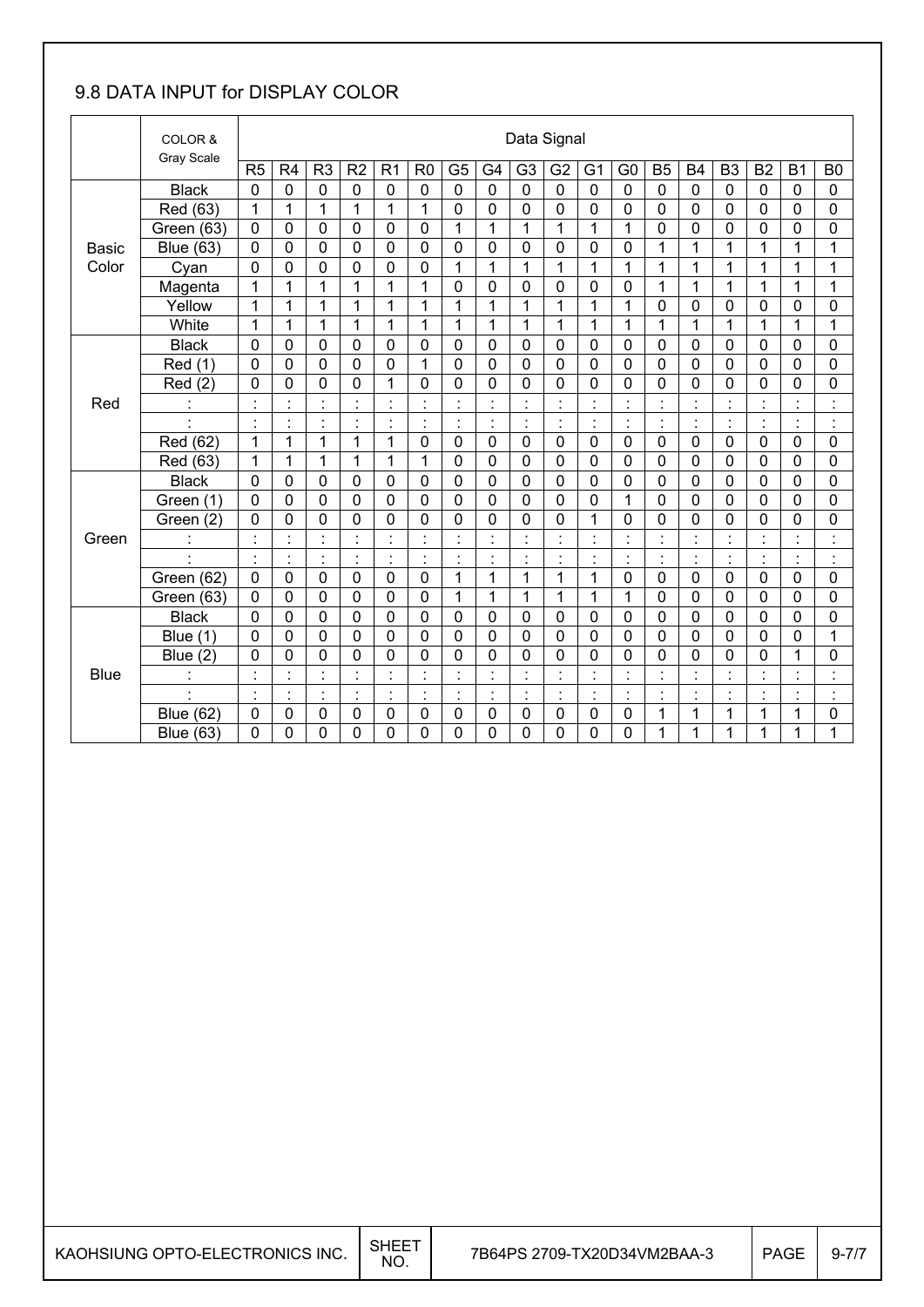## **10. OUTLINE DIMENSIONS** 10.1 FRONT VIEW





Scale: NTS Unit mm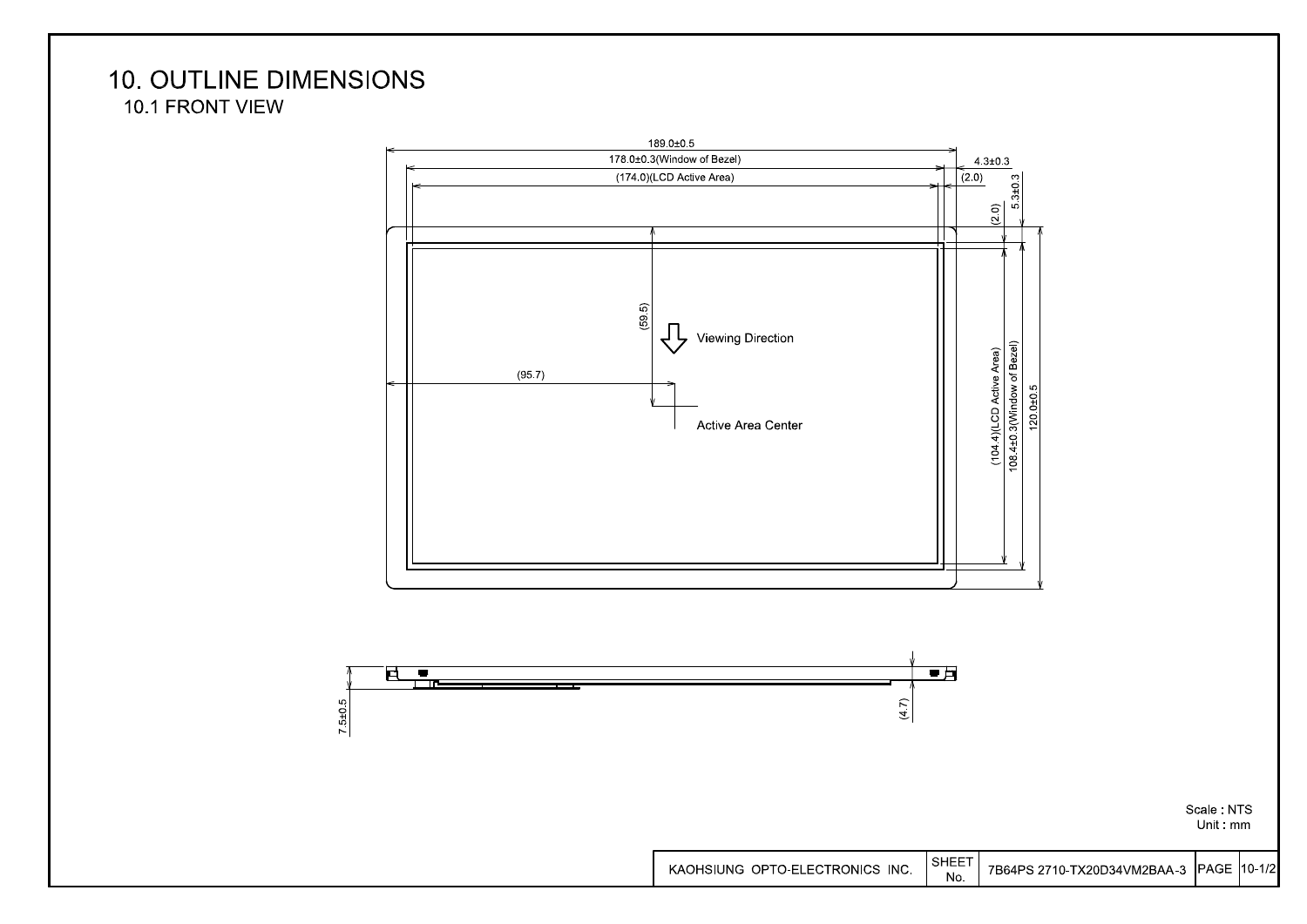#### 10.2 REAR VIEW



Scale: NTS Unit: mm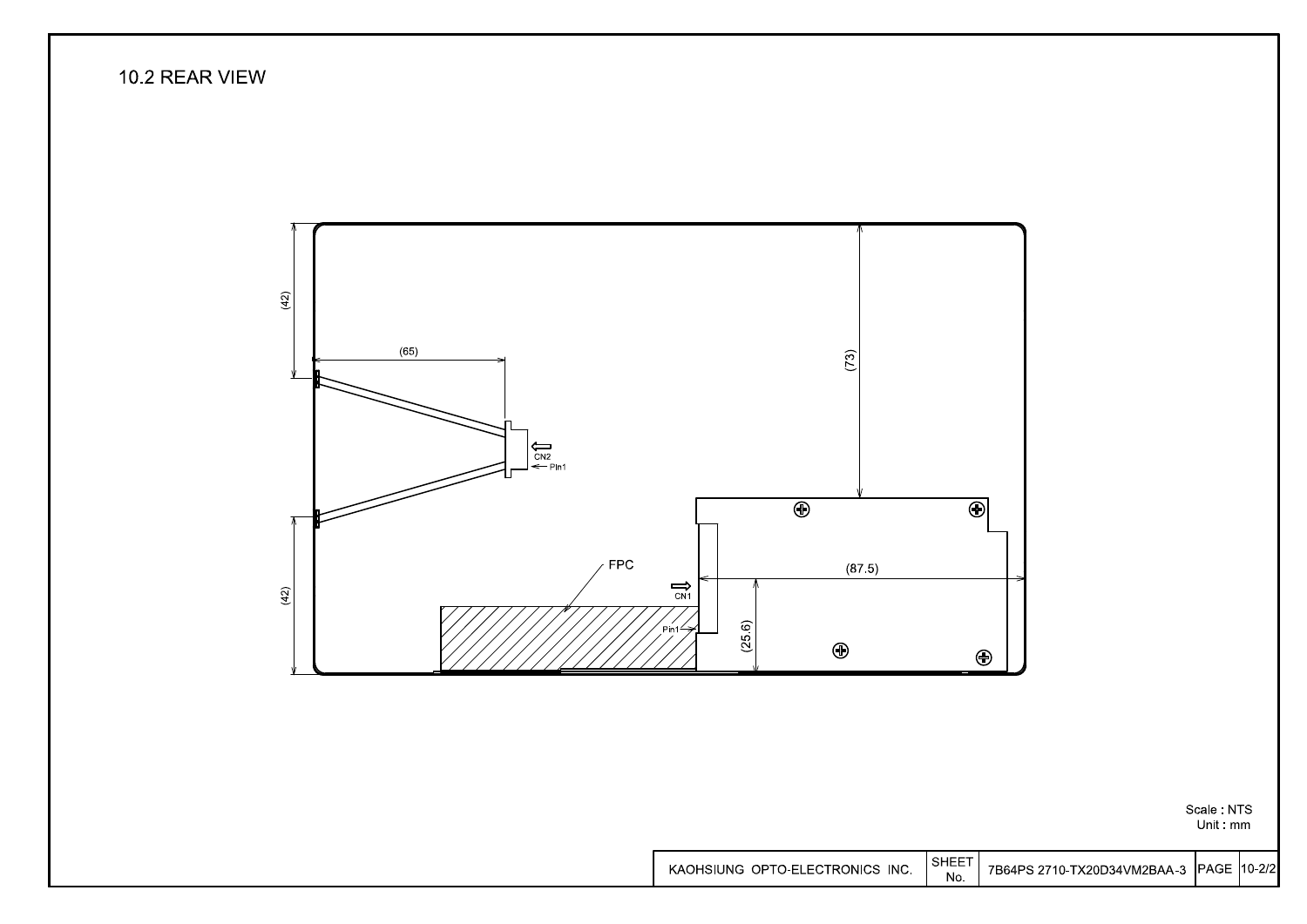# 11. APPEARANCE STANDARD

The appearance inspection is performed in a dark room around 500~1000 lx based on the conditions as below:

- The distance between inspector's eyes and display is 30 cm.
- The viewing zone is defined with angle  $\theta$  shown in Fig. 11.1 The inspection should be performed within 45 $^{\circ}$  when display is shut down. The inspection should be performed within 5 $^{\circ}$  when display is power on.



Fig. 11.1

#### 11.1 THE DEFINITION OF LCD ZONE

LCD panel is divided into 2 areas as shown in Fig.11.2 for appearance specification in next section. A zone is the LCD active area (dot area); B zone is the area between A zone and metal frame.

In terms of housing design, B zone is the recommended window area customers' housing should be located in.



Fig. 11.2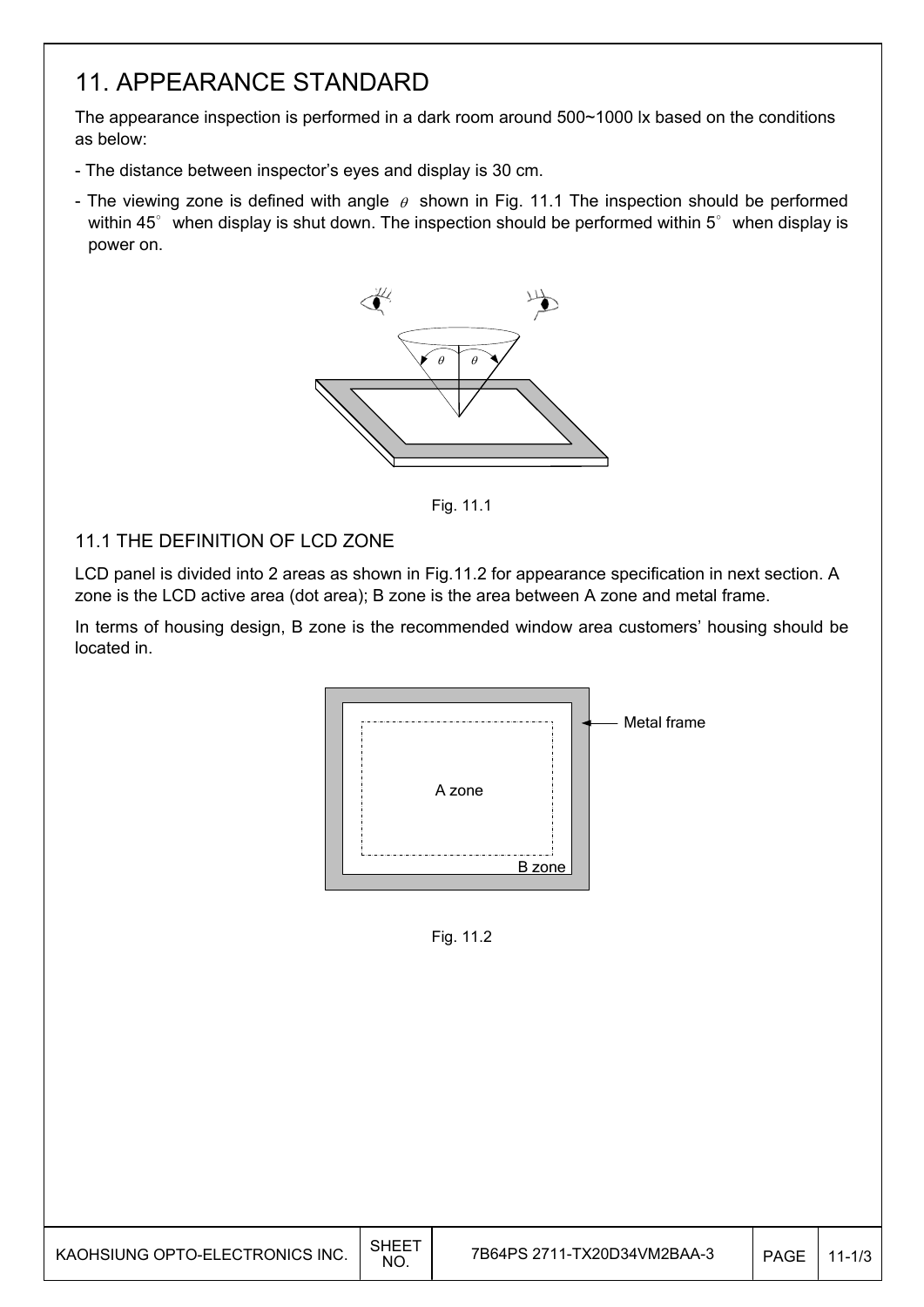### 11.2 LCD APPEARANCE SPECIFICATION

The specification as below is defined as the amount of unexpected phenomenon or material in different zones of LCD panel. The definitions of length, width and average diameter using in the table are shown in Fig. 11.4 and Fig. 11.5.

| Item                  |                                       |             |                    | Criteria                        |                |                | Applied zone |  |
|-----------------------|---------------------------------------|-------------|--------------------|---------------------------------|----------------|----------------|--------------|--|
|                       | Length (mm)                           |             | Width (mm)         | Maximum number                  |                | Minimum space  |              |  |
|                       | $L \le 15$                            |             | $W \le 0.02$       | Ignored                         |                |                |              |  |
| <b>Scratches</b>      | $L \leq 15$                           |             | $0.02 < W \le 0.1$ | 5                               |                |                | A            |  |
|                       | L > 15                                | 0.1 < W     |                    | 0                               |                | $\overline{a}$ |              |  |
| Dent                  |                                       |             |                    | Serious one is not allowed      |                |                | A            |  |
| Wrinkles in polarizer |                                       |             |                    | Serious one is not allowed      |                |                | A            |  |
|                       | Average diameter (mm)                 |             |                    |                                 | Maximum number |                |              |  |
|                       |                                       | $D \le 0.3$ |                    |                                 | Ignored        |                |              |  |
| Bubbles on polarizer  | $0.3 \le D \le 0.6$                   |             |                    | 4                               |                | A              |              |  |
|                       | 0.6 < D                               |             |                    | 0                               |                |                |              |  |
|                       |                                       |             |                    |                                 |                |                |              |  |
|                       | Length (mm)                           |             | Width (mm)         |                                 | Maximum number |                |              |  |
|                       | $L \leq 2.0$                          |             |                    | $W \le 1.5$                     |                | 5              | A            |  |
|                       | L > 2.0                               |             | $1.5<$ W           |                                 |                | $\mathbf 0$    |              |  |
| 1) Stains             |                                       |             |                    |                                 |                |                |              |  |
| 2) Foreign Materials  | Average diameter (mm)                 |             |                    | Maximum number<br>Minimum Space |                |                |              |  |
| 3) Dark Spot          | $D \leq 0.2$                          |             |                    | Ignored                         |                |                |              |  |
|                       | $0.2 \le D < 0.6$                     |             |                    | 4                               |                |                | A            |  |
|                       | $0.6 \leq D$                          |             |                    | $\Omega$                        |                |                |              |  |
|                       | Those wiped out easily are acceptable |             |                    |                                 |                |                |              |  |
|                       |                                       |             | Area()             | Area(2)                         |                | Maximum number |              |  |
|                       | Bright dot-defect                     |             | 1 dot              | 2 dot                           |                | 3 dot          | A            |  |
| Dot-Defect            | Dark dot-defect                       |             | 2 dot              | 3 dot                           |                | 4 dot          | (Note 1)     |  |
|                       | Bright + Dark point                   |             | 3 dot              | 4 dot                           |                | 5 dot          |              |  |

Note 1: The Dot-Defect inspection within A zone (active area) would be divided into area ①, ② as Fig. 11.3 shown.

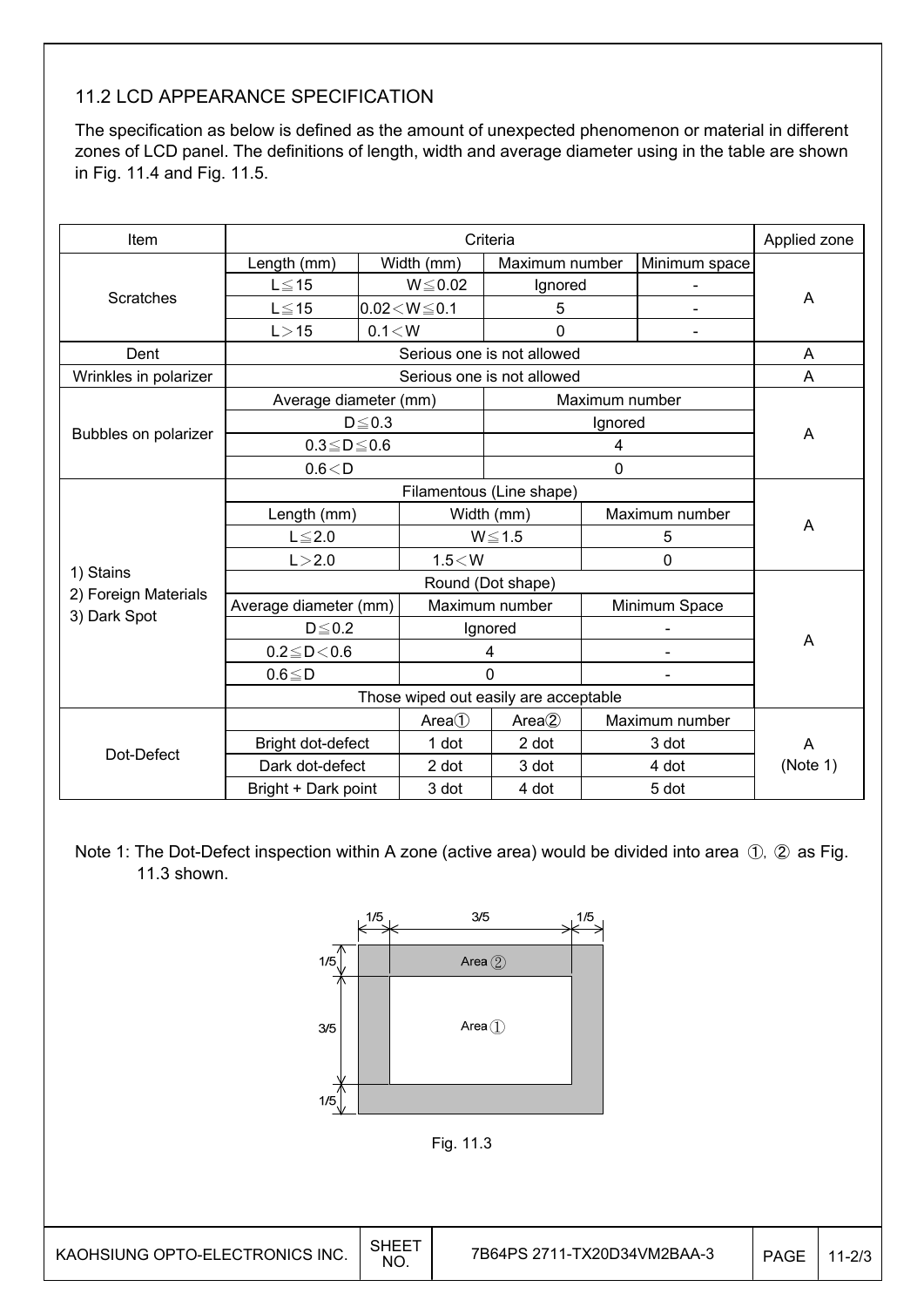

Fig 11.4

Fig 11.5

| KAOHSIUNG OPTO-ELECTRONICS INC. | <b>SHEET</b><br>NO. | 7B64PS 2711-TX20D34VM2BAA-3 | <b>PAGE</b> | $11 - 3/3$ |
|---------------------------------|---------------------|-----------------------------|-------------|------------|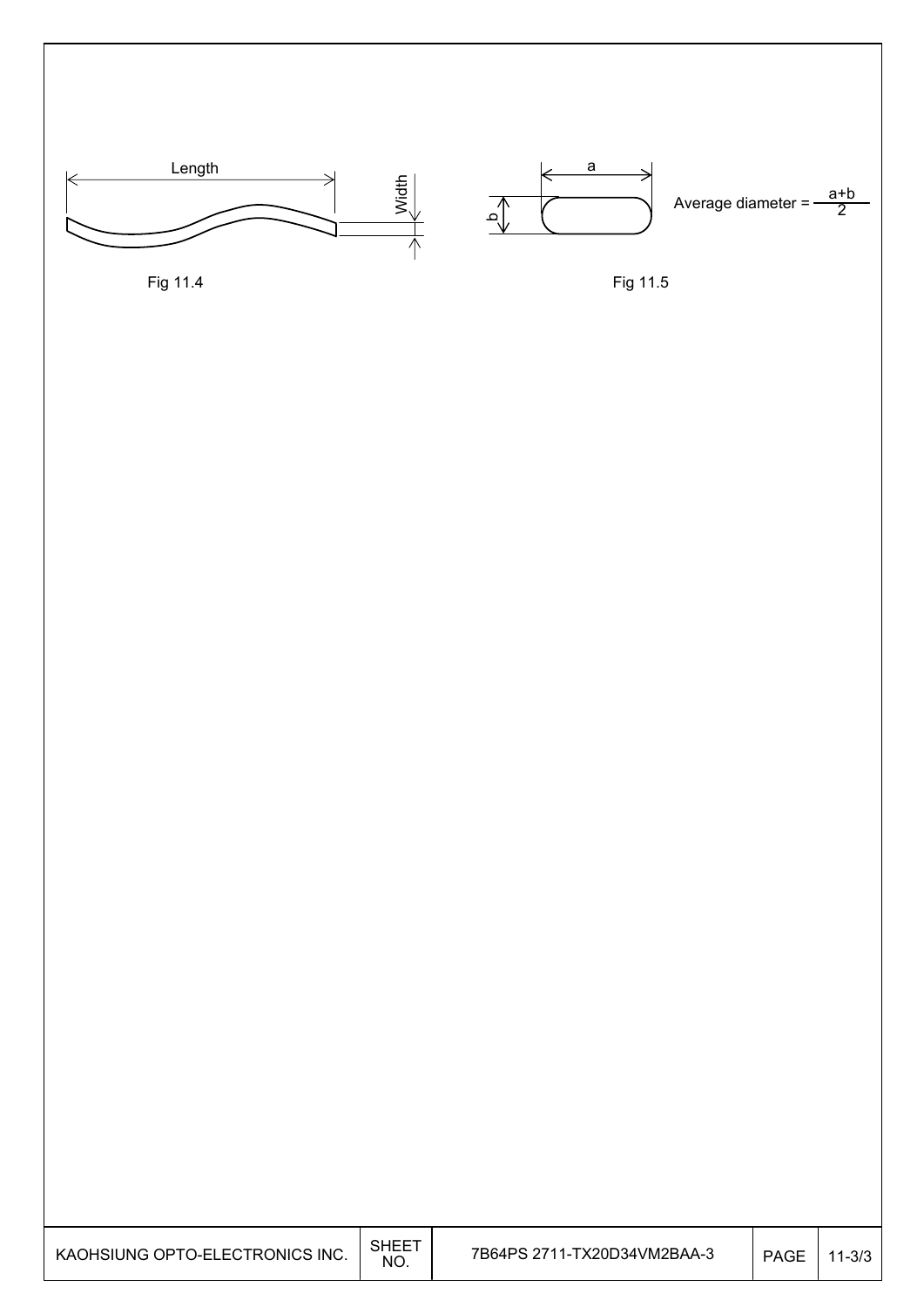## 12. PRECAUTIONS

#### 12.1 PRECAUTIONS of ESD

- 1) Before handling the display, please ensure your body has been connected to ground to avoid any damages by ESD. Also, do not touch display's interface directly when assembling.
- 2) Please remove the protection film very slowly before turning on the display to avoid generating ESD.

#### 12.2 PRECAUTIONS of HANDLING

- 1) In order to keep the appearance of display in good condition; please do not rub any surfaces of the displays by sharp tools harder than 3H, especially touch panel, metal frame and polarizer.
- 2) Please do not pile the displays in order to avoid any scars leaving on the display. In order to avoid any injuries, please pay more attention for the edges of glasses and metal frame, and wear finger cots to protect yourself and the display before working on it.
- 3) Touching the display area or the terminal pins with bare hand is prohibited. This is because it will stain the display area and cause poor insulation between terminal pins, and might affect display's electrical characteristics furthermore.
- 4) Do not use any harmful chemicals such as acetone, toluene, and isopropyl alcohol to clean display's surfaces.
- 5) Please use soft cloth or absorbent cotton with ethanol to clean the display by gently wiping. Moreover, when wiping the display, please wipe it by horizontal or vertical direction instead of circling to prevent leaving scars on the display's surface, especially polarizer.
- 6) Please wipe any unknown liquids immediately such as saliva, water or dew on the display to avoid color fading or any permanently damages.
- 7) Maximum pressure to the surface of the display must be less than  $1.96 \times 10^4$  Pa. If the area of adding pressure is less than 1  $\text{cm}^2$ . the maximum pressure must be less than 1.96N.

#### 12.3 PRECAUTIONS OF OPERATING

- 1) Please input signals and voltages to the displays according to the values defined in the section of electrical characteristics to obtain the best performance. Any voltages over than absolute maximum rating will cause permanent damages to this display. Also, any timing of the signals out of this specification would cause unexpected performance.
- 2) When the display is operating at significant low temperature, the response time will be slower than it at 25  $\mathrm{C}^{\circ}$ . In high temperature, the color will be slightly dark and blue compared to original pattern. However, these are temperature-related phenomenon of LCD and it will not cause permanent damages to the display when used within the operating temperature.
- 3) The use of screen saver or sleep mode is recommended when static images are likely for long periods of time. This is to avoid the possibility of image sticking.
- 4) Spike noise can cause malfunction of the circuit. The recommended limitation of spike noise is no bigger than  $\pm$  100 mV.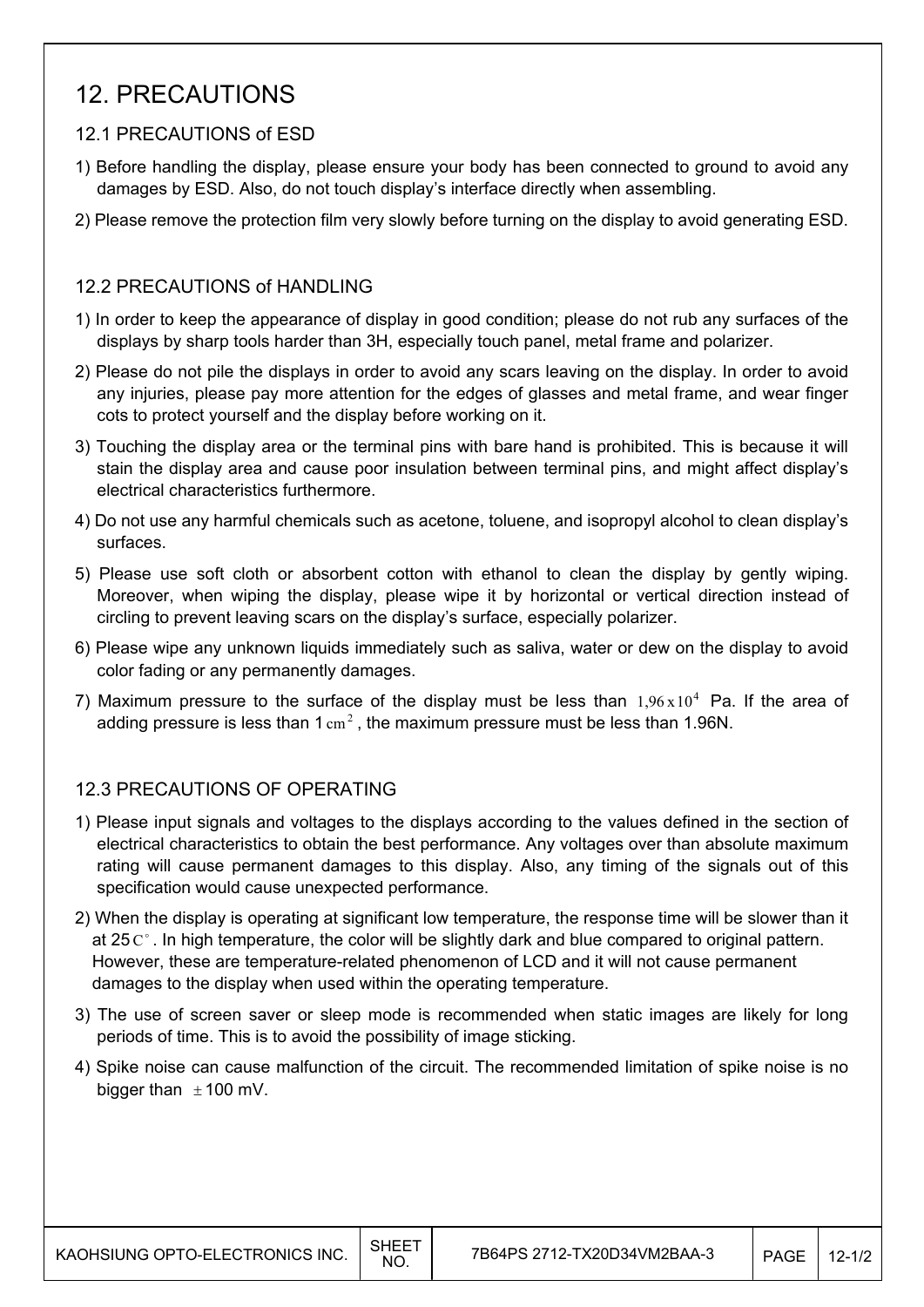#### 12.4 PRECAUTIONS of STORAGE

If the displays are going to be stored for years, please be aware the following notices.

- 1) Please store the displays in a dark room to avoid any damages from sunlight and other sources of UV light.
- 2) The recommended long-term storage temperature is between 10  $C^{\circ}$  ~35  $C^{\circ}$  and 55%~75% humidity to avoid causing bubbles between polarizer and LCD glasses, and polarizer peeling from LCD glasses.
- 3) It would be better to keep the displays in the container, which is shipped from KOE, and do not unpack it.
- 4) Please do not stick any labels on the display surface for a long time, especially on the polarizer.

| KAOHSIUNG OPTO-ELECTRONICS INC. | <b>SHEET</b><br>NO. | 7B64PS 2712-TX20D34VM2BAA-3 | <b>PAGE</b> | $12 - 2/2$ |
|---------------------------------|---------------------|-----------------------------|-------------|------------|